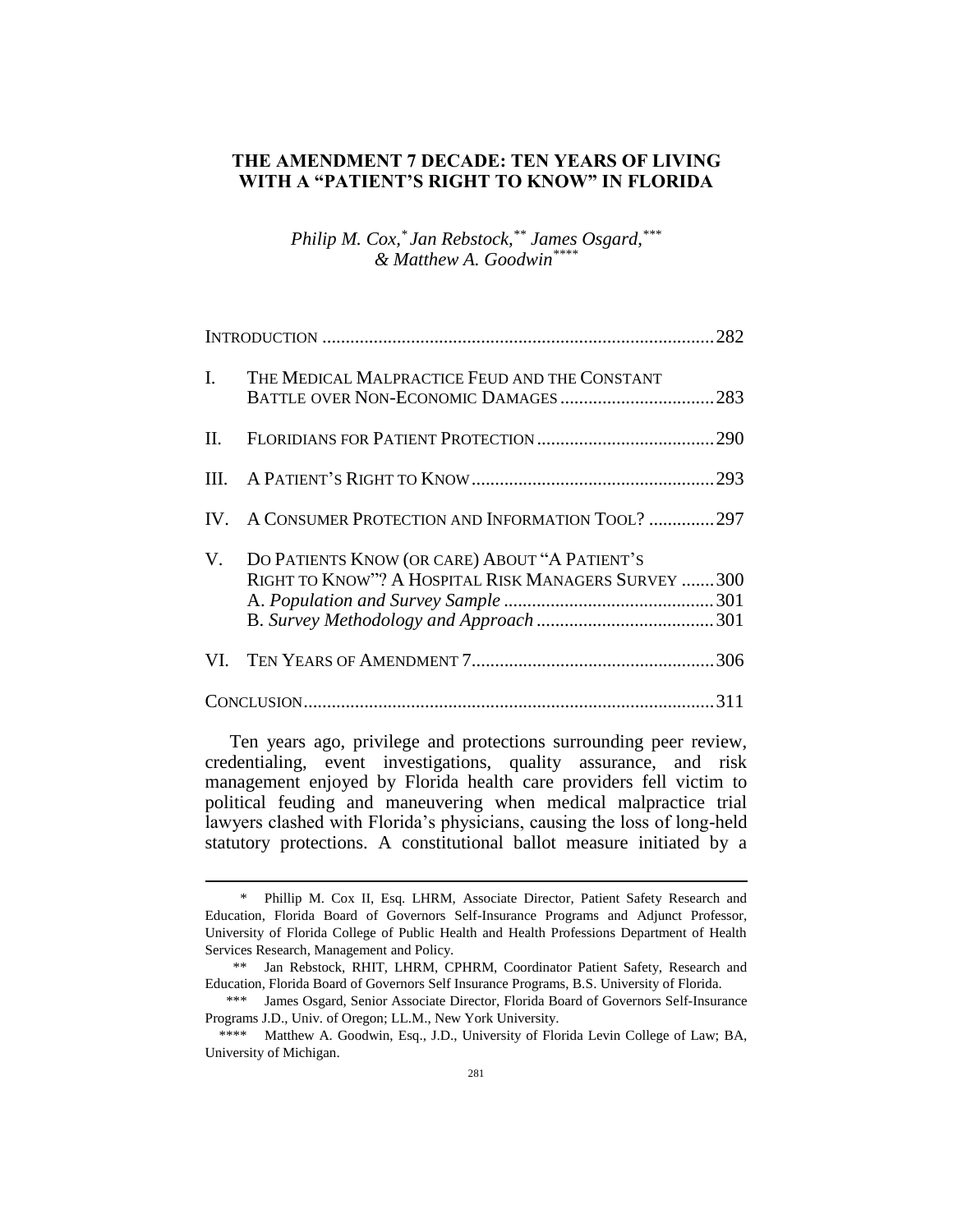manufactured grassroots public interest group, or "Astroturf" organization, effected an unnecessary and rash public policy change never actually envisioned or sought out by Floridians. A 2013 survey of Florida hospital risk managers provides an updated look at how this contrived ballot measure, commonly known as "Amendment 7," initiated a decade-long erosion of Florida's hospitals' and physicians' selfpolicing protections and how it continues to be misrepresented and manipulated by the trial bar today.

#### **INTRODUCTION**

On November 2, 2004, Floridians fell victim to a well-orchestrated and deceptive "trick play" in the volatile game of medical malpractice tort reform. This scheme enlisted the help of unwitting Florida voters who likely assumed they were advancing a consumer information initiative, but instead they were being duped by a very narrow special interest group into a reckless undermining of patient safety.

Through a contrived grass-roots or "Astroturf"<sup>1</sup> organization called "Floridians for Patient Protection" and the expenditure of millions of dollars, the Academy of Florida Trial Lawyers (AFTL), Florida's plaintiff trial lawyers' group<sup>2</sup> took advantage of the state's ballot initiative process to advance a self-preserving and self-serving business strategy. In an attempt to respond tactically to Florida's physicians seeking restrictions on lawyers' fees in medical malpractice cases, AFTL composed a state constitutional amendment entitled the "Patients' Right-To-Know About Adverse Medical Incidents" which came to be known by its ballot number, "Amendment 7."<sup>3</sup> The fallout of this tactic was that, by passing Amendment 7, voters naively caused serious damage to Florida's statutory self-regulation protections which had been

<sup>1.</sup> The term "Astroturf" is used to describe the practice of disguising the patrons of a political, marketing, or public relations message to give the false impression that the message came from a legitimate grassroots organization. By withholding information such as its true source of funding, the Astroturf organization can mimic the believability of an entity that stemmed from an unplanned expression of public opinion. Jonathan C. Zellner, Note, *Artificial Grassroots Advocacy and the Constitutionality of Legislative Identification and Control Measures*, 43 CONN. L. REV. 357, 361**–**63 (2010). Four-term U.S. Senator from Texas, Lloyd Bentsen, is often credited with coining the term. In 1985, while complaining about the "mountain of cards and letters" he received in support of an insurance law provision, Bentsen is said to have quipped: "A fellow from Texas can tell the difference between grassroots and Astroturf." Alex Wade, *Good and Bad Reviews: The Ethical Debate Over 'Astroturfing*,' GUARDIAN, Jan. 9, 2011, http://www.the guardian.com/media-tech-law/astroturfing-posting-fake-reviews.

<sup>2.</sup> This group has since changed its name to the Florida Justice Association. *Who We Are*, FLORIDA JUSTICE ASSOCIATION, https://www.floridajusticeassociation.org/index.cfm?pg=Who WeAre (last visited Sept. 21, 2014).

<sup>3.</sup> FLA. CONST. art. X, § 22.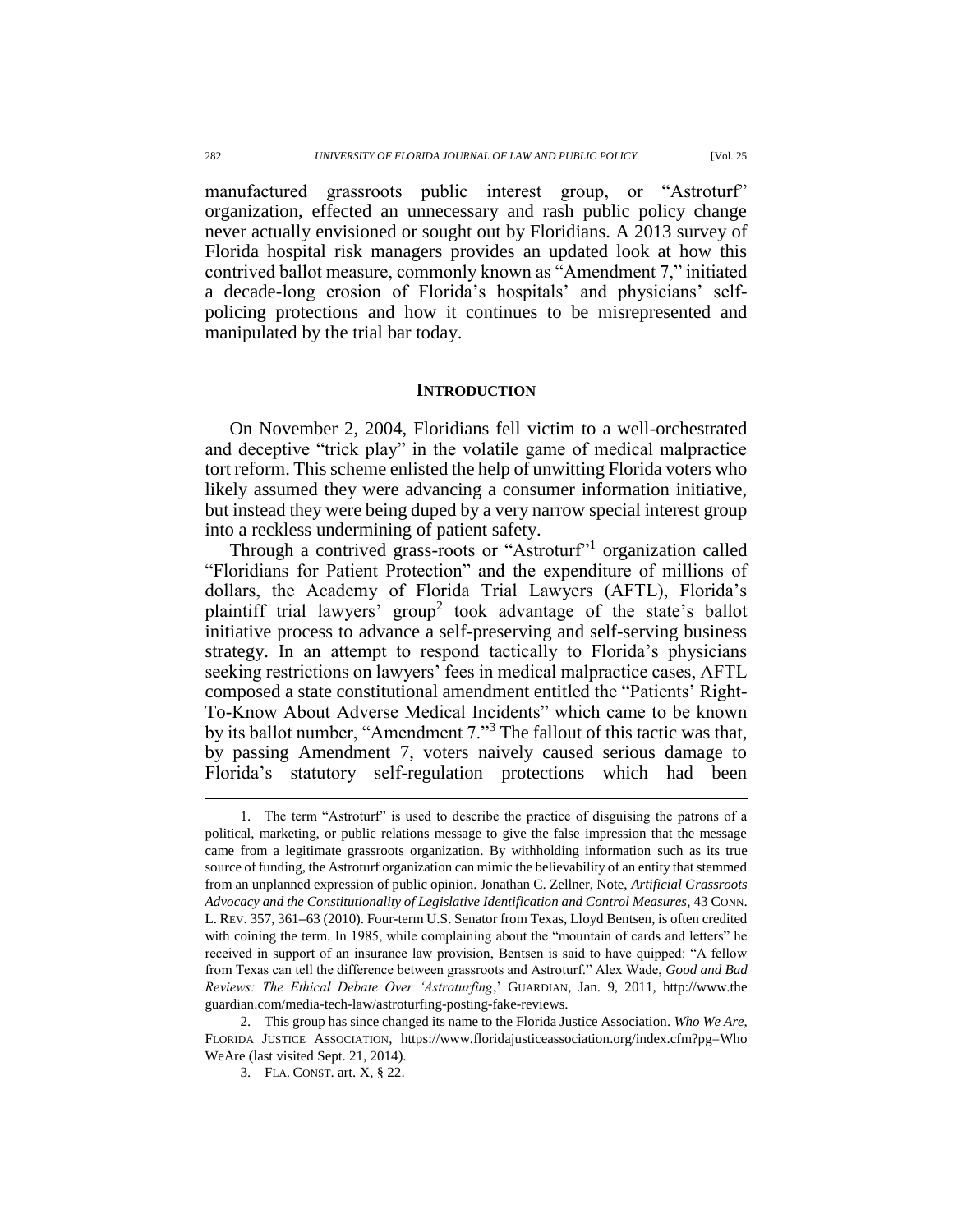legislatively enacted and judicially enforced for over thirty years.<sup>4</sup>

A decade later, many in the plaintiff's bar are still misrepresenting the retaliatory, self-serving original purpose behind Amendment 7. Citing the fact that the misrepresented amendment was passed by Florida's voters, some plaintiff's trial lawyers continue to perpetuate the myth that Amendment 7 was a true consumer information ballot measure brought by an actual progressive, grass-roots consumer group.

This Article will detail the original intent behind Amendment 7 by reviewing the factual history of how it was invented by trial lawyers, maneuvered onto the 2004 ballot, and used to finagle Florida voters into making it law. The results of a 2013 survey sent to Florida hospital risk managers, the professionals who are primarily responsible for handling litigation document requests under Amendment 7, will be examined to illustrate the Amendment's non-use as a consumer information tool for making health care decisions. The survey provides evidence that the Amendment is first and foremost used as a malpractice litigation tool by plaintiff trial lawyers seeking previously undiscoverable but leverageable evidence to force more favorable settlements. A call for action in the name of public health and patient safety is made to eliminate this reckless and unwarranted amendment to Florida's State Constitution.

### **I. THE MEDICAL MALPRACTICE FEUD AND THE CONSTANT BATTLE OVER NON-ECONOMIC DAMAGES**

To better appreciate how something as reasonless and unwarranted as the enactment of Amendment 7 could come to pass, it must be understood that Florida's plaintiff trial lawyers and physicians have been engaged in something akin to a blood feud over medical malpractice tort reform for the past forty plus years.<sup>5</sup> Like most feuds, it has been fueled by both parties' intense feelings of insult and resentment, and long-running cycles of vengeful retribution.<sup>6</sup> Millions of dollars have been spent by both sides fighting this feud, $7$  and even more words and opinions have been

<sup>4.</sup> Comprehensive Medical Malpractice Reform Act, FLA. STAT. § 769.133 (1975).

<sup>5.</sup> *See generally* Michelle M. Mello et al., *The New Medical Malpractice Crisis*, 348 NEW ENG. J. MED. 2281, 2281**–**83 (2003).

<sup>6.</sup> Andrew Jay McClurg, *Fight Club: Doctors vs. Lawyers – A Peace Plan Grounded In Self-Interest*. 83 TEMP. L. REV. 309, 310**–**30 (2011).

<sup>7.</sup> For example, in 1988, it was estimated that \$14 million was spent in total by lawyers and physicians on the 1988 constitutional amendment seeking to cap non-economic damages. Diane Hirth, *Big Money Finances Amendment 10 Lawyers, Doctors Dig Deep to Support Fight on Jury Awards*, SUN SENTINEL (Fla.), Nov. 6, 1988, http://articles.sun-sentinel.com/1988-11- 06/news/8803050250\_1\_law-firms-amendment-limit. Over \$27.7 million in contributions were made to FPP to support its efforts in the 2004 ballot initiatives. *See Campaign Finance Activity of Floridians for Patient Protection in 2004*, FLORIDA DIVISION OF ELECTIONS, election.dos.state.fl.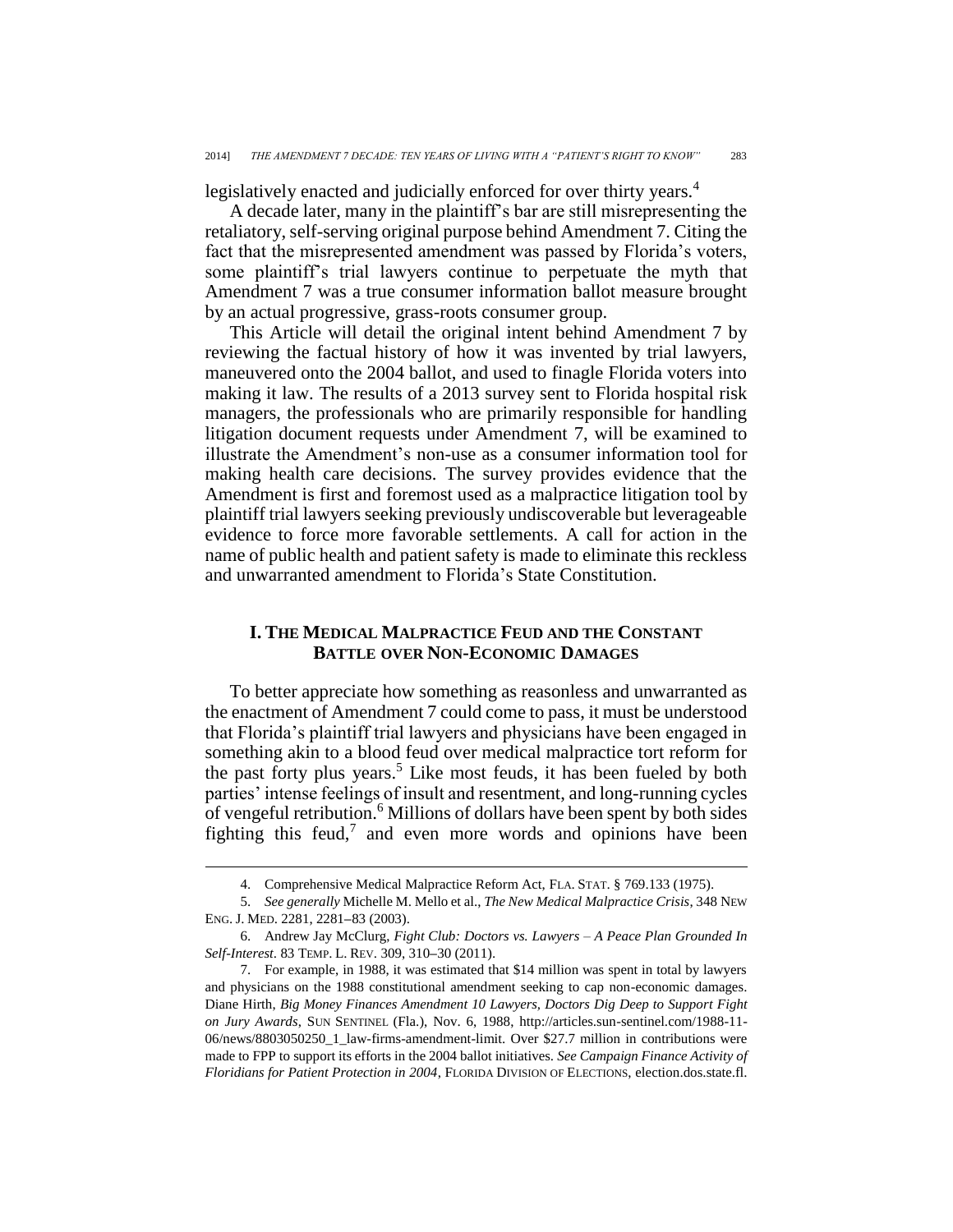generated, arguing every conceivable angle of the malpractice tort reform debate. Both sides have formed political action committees and engaged in relentless lobbying for and against medical malpractice tort reform.<sup>8</sup> Four separate government "task forces" have been formed in the last forty years to resolve Florida's recurring medical malpractice "crises," none of which led to any permanent resolution.<sup>9</sup> Endless tinkering with medical malpractice statutes has resulted in compromise laws that either have no appreciable effect on the issues, or in litigation that eventually caused the statutory reforms to be undone by the courts. <sup>10</sup> Both parties have

8. In 1984, the proposed amendment to the Florida Constitution was titled "Citizen's Rights in Civil Actions," which aimed to place a cap of \$100,000 on non-economic damages. *See* Evans v. Firestone, 457 So. 2d 1351, 1353 (Fla. 1984). In response, the "Floridians Against Constitutional Tampering" or "FACT" was formed to oppose the proposed amendment. *See Ex-Justice Karl to Head Drive for Lawsuit Amendment*, OCALA STAR-BANNER, Sept. 20 1984, at 5B. In 1988 the FMA collaborated with a coalition of businesses and other groups called the "Florida Committee for Liability Reform." *See* Alex Beasley, *Attorneys Fight Plan to Limit Liability Suits*, ORLANDO SENTINEL, Sept. 15, 1988, http://articles.orlandosentinel.com/19880915/news/0070040 289\_1\_liability-florida-alert. In turn, AFTL created ALERT 88. Steve Masterson, then the Executive Director of AFTL, also served as the ALERT 88 chairman and general counsel. *See*  Joe Bizzaro, *Alert '88 defends its ads attacking Amendment 10*, FLA. BAR NEWS, Oct. 15, 1988, *available at* legacy.library.ucsf.edu/documentStore/c/c/r/ccr47b00/Sccr47b00.pdf; Barbara J. Durkin, *Seminars Prep Doctors for Voter Campaign*, SUN SENTINEL (Fla.), Sept. 11, 1988, http://articles.sun-sentinel.com/1988-0911/news/8802220274\_1\_doctors-steve-masterson-florid a-trial-lawyers; Jim Talley, *Malpractice Principals Protecting Their Assets*, SUN SENTINEL (Fla.), July 19, 1987, http://articles.sun-sentinel.com/1987-07-19/business/8703010156\_1\_malpracticeinsurance-medical-malpractice-malpractice-victims. As discussed later in this Article, AFTL has also formed the political action committees "Alert 2002" and "Floridians for Patient Protection." The FMA created "Citizens for a Fair Share." *Sunshine, Ballots, and Lawyers*, CENTER FOR INDIVIDUAL FREEDOM (Feb. 12, 2004), http://www.cfif.org/htdocs/legislative\_issues/federal\_ issues/hot\_issues\_in\_congress/legal\_reform/fma.htm.

9. In 1975, The Florida Legislature assembled a legislative task force that assembled and forwarded recommendations that led to the passage of the Comprehensive Medical Malpractice Reform Act provided in FLA. STAT. § 769.133 (1975) *See* Jessica Fonseca-Nader, Note and Comment, 8 ST. THOMAS L. REV. 551, 553**–**54 (1996). In 1984, Governor Bob Graham created a task force on medical malpractice which led to the passage of the Comprehensive Medical Malpractice Reform Act of 1985. GOV.'S T.F. ON MED. MALPRACTICE, REPORTS AND RECOMMENDATIONS, TOWARD PREVENTION AND EARLY RESOLUTION 17 (Apr. 1985); H.R. 1352 (Fla. 1985). A third task force was established under the Tort Reform and Insurance Act of 1986. Smith v. Dep't of Ins., 507 So. 2d 1080, 1083, 1086 (Fla. 1987). In 2002, Governor Jeb Bush assembled the "Governor's Select Task Force on Healthcare Professional Liability Insurance" discussed later in this Article. FLA. S. COMM. ON HEALTH REG., INTERIM PROJECT REPORT 2008- 136: FLORIDA PATIENT SAFETY CORPORATION 1**–**2 (2007), *available at* http://archive.flsenate.gov/ data/Publications/2008/Senate/reports/interim\_reports/pdf/2008-136hr.pdf.

10. *See* Aldana v. Holub, 381 So. 2d 231, 238 (Fla. 1980) (striking down the provision in Fla. Stat. § 768.44 requiring a claimant to submit any action before a mediation panel before filing lawsuit as violative of the Due Process Clause of U.S. Constitution and the Florida Constitution);

us/initiatives/initiativelist.asp (last visited Sept. 22, 2014) [hereinafter DIVISION OF ELECTIONS] (select "2004" under "year" and "passed/defeated" under "status," and then select "run query," select "Floridians for Patient Protection" under "sponsor," select "Campaign Finance Activity").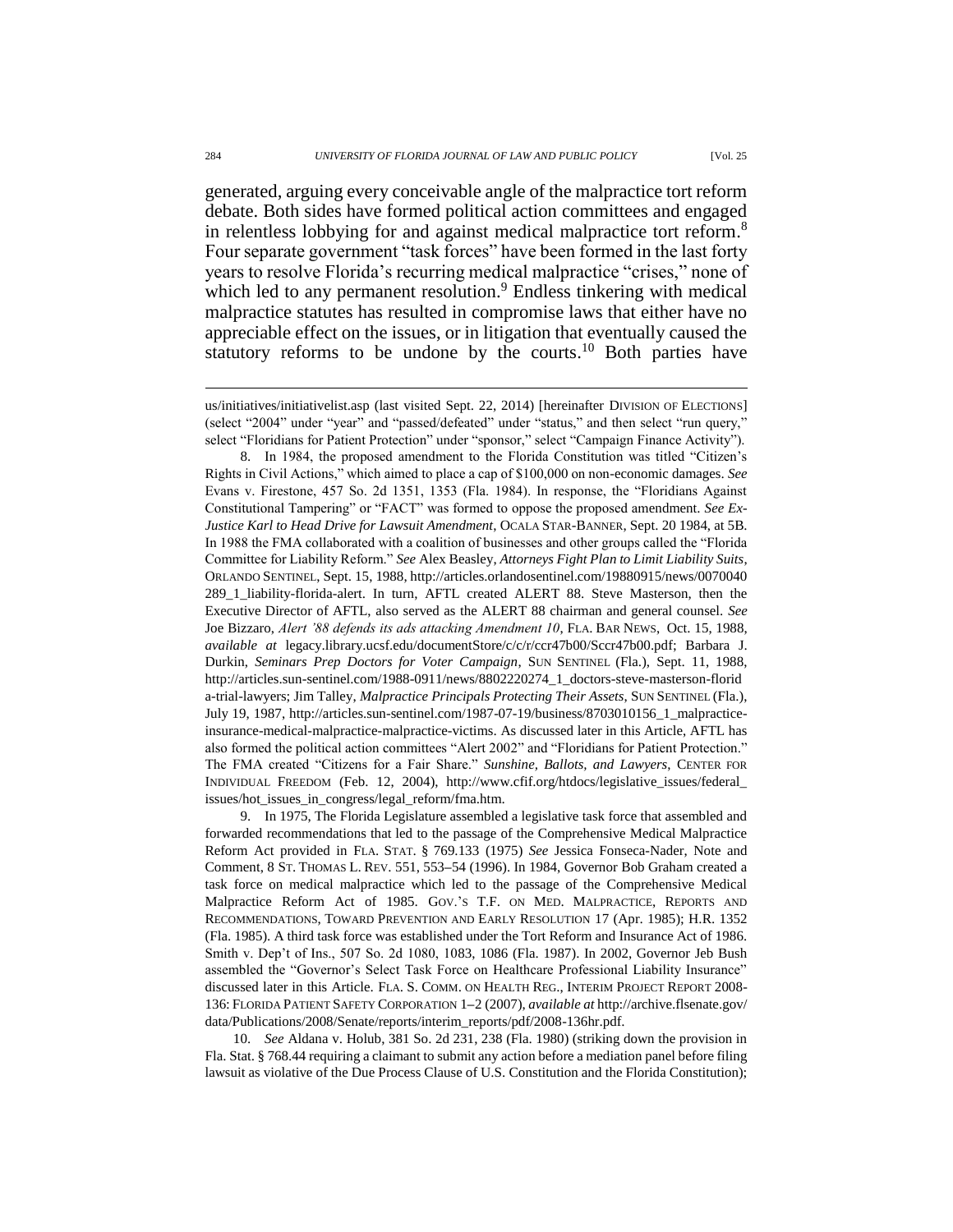perpetuated this feud, and it shows no signs of relenting, as evidenced by reactions to the Florida Supreme Court's 2014 opinion in *McCall v. United States*<sup>11</sup> striking the statutory cap on wrongful death noneconomic damages in medical negligence cases enacted by the Florida legislature in 2003 that precipitated the advent of Amendment  $7<sup>12</sup>$ 

At its core, the feud is about liability insurance premiums. Physicians blame trial lawyers for Florida's exorbitant medical malpractice premiums, and lawyers blame the high premiums on the insurance industry's business cycle fluctuations.<sup>13</sup> From the physician perspective, the holy grail of the medical malpractice tort reform feud has been establishing caps on non-economic damages. Seeking to emulate the success of California's Medical Injury Compensation Reform Act  $(MICRA)^{14}$  in limiting liability insurance premium increases by capping non-economic damages, Florida physicians have repeatedly lobbied the

11. In March 2014, the Florida Supreme Court ruled that statutory caps enacted in 2003 on non-economic damages violated the equal protection provision of the Florida Constitution in wrongful death cases. *See* Estate of McCall v. United States, 134 So. 3d 894, 916 (Fla. 2014). The Court rejected the statistical evidence of a medical malpractice insurance "crisis" and purported effect on health care availability relied upon by the Florida legislature in 2003. *Id.* at 906**–**07.

12. *Id.*

The causes of past and current insurance crises are hotly debated. However, they generally fall into two categories. One suggested cause is underwriting loss due to increases in the frequency (number) of claims, increases in the severity (size) of claims, and uncertainty due to the "long tail" (claims against a single year's policy are not all made and paid until a certain number of years later). The other suggested cause for the crises is investment loss due to a reduced rate of return on insurance company investment of premiums due to lower interest rates and the declining stock market.

*Id.*

 $\overline{a}$ 

14. California's Medical Injury Compensation Reform Act of 1975 (MICRA), 1975 Cal. Stat. 3949, is thought to have been a key influence on liability reform advocates during this period. *See* Leonard J. Nelson III et al., *Damages Caps in Medical Malpractice Cases*, 85 MILBANK Q., 259, 262**–**63 (2007). California caps noneconomic damages at \$250,000 in malpractice cases with no upward adjustment for inflation. *Id.* at 262. MICRA also provides offsets for collateral sources of moneys received by the plaintiff such as health or disability insurance, periodic payouts of future damages and places contingency fee limits on plaintiff attorneys. *Id.* at 263.

*Smith*, 507 So. 2d at 1088, 1095 (Fla. 1987) (finding that the non-economic damage caps in the Tort Reform and Insurance Act of 1986 of \$450,000 unconstitutionally denied claimants access to the courts under Article I, Section 21 of the Florida Constitution). The Court found that no reasonable alternative remedy or commensurate benefit was offered by the statutory caps and that there had not been a showing by the legislature that the caps were a result of "an overpowering public necessity for the abolishment of such right, and no alternative method of meeting such public necessity can be shown." *Id.* at 1089. In its opinion, the Court stated that Florida's Constitution would need to be amended to allow for such caps to remain. *Id.* at 1099 (Ehrlich, J., concurring in part, dissenting in part.).

<sup>13.</sup> *See* FLA. H.R., SELECT COMM. ON MED. LIAB. INS. REP. 14 (2003).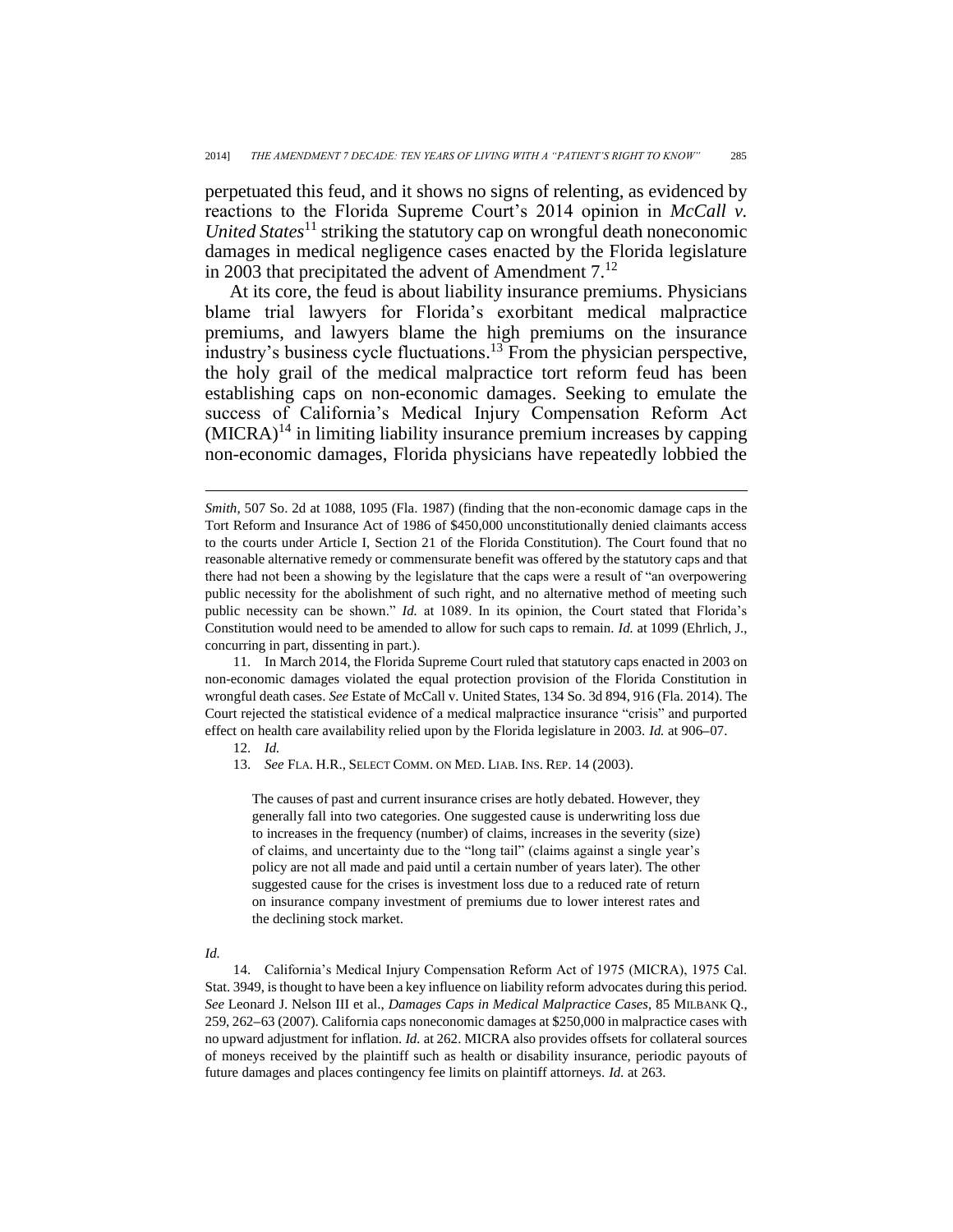Florida legislature for California-style caps.<sup>15</sup> When legislative efforts have either failed or were found to be unconstitutional by the Florida Supreme Court, physicians have carried the feud to Florida's State Constitution. Unlike other states that allow citizens to have a direct voice in lawmaking by voting for initiatives that, essentially, create a statutory law with the same force and effect of a bill passed by the state legislature, Florida allows its state constitution to be directly amended by voters. Similar to the U.S. Constitution, each State's Constitution is the supreme law of the land, and no Florida statutory law can be enacted that contravenes the provisions of Florida's State Constitution.<sup>16</sup> Twice during the 1980s, physicians in Florida sought to have the Florida State Constitution amended to require limits on malpractice awards.<sup>17</sup> Each of these efforts was vehemently fought by Florida trial lawyers. <sup>18</sup> The first effort in 1984 failed to make the ballot. <sup>19</sup> The second attempt made the ballot in 1988, but it did not pass. $20$ 

A decade passed before any further energy was placed into reform efforts.<sup>21</sup> Malpractice insurance rates decreased, and the overall number of lawsuits was down, as was the number of paid claims against physicians and the average awards collected by plaintiffs against

<sup>15.</sup> *See* GOV.'S T.F. ON MED. MALPRACTICE, *supra* note 9, at 21**–**22. *See also* Fonseca-Nader, *supra* note 9, at 553.

<sup>16.</sup> *See* FLA. CONST. art. XI, § 1. S*ee also* Mary Coombs*, How Not to Do Medical Malpractice Reform: A Florida Case Study*, 18 HEALTH MATRIX 373, 378**–**80 (2008) (analyzing Florida's unique ballot initiative process).

<sup>17.</sup> *See* GOV.'S T.F. ON MED. MALPRACTICE, *supra* note 9, at 21**–**22.

<sup>18.</sup> Alex Beasley & Rosemary Goudreau, *Interest Groups Stake Their Claims in Costly Political Wars*, ORLANDO SENTINEL, Apr. 13, 1986, http://articles.orlandosentinel.com/1986-041 3/news/0210320017\_1\_malpractice-law-malpractice-suits-doctors-and-lawyers; Donna O'Neal, *Amendment 10 Foes Try Shock Treatment*, ORLANDO SENTINEL, Sept. 22, 1988, http://articles.orlandosentinel.com/1988-09-22/news/0070130004\_1\_florida-medical-malpractic e-amendment-10.

<sup>19.</sup> *See* GOV.'S T.F. ON MED. MALPRACTICE, *supra* note 9, at 21. The Florida Supreme Court found that the proposed amendment violated the single subject rule by including language that eliminated the joint and several liability law then in place and by making changes to the summary judgment process. *Evans*, 457 So. 2d at 1354. The language of Amendment 9 was also found to misleading and defective and therefore did not appear on the ballot. *Id.* at 1355. Joint and several liability was eventually repealed by the Florida Legislature. *See* FLA. STAT. § 768.81 (2011).

<sup>20.</sup> Diane Hirth, *Measure Prompts Confusion Doctors, Victims Join Amendment 10 Debate*, SUN SENTINEL (Fla.), Oct. 30, 1988, *available at* http://articles.sun-sentinel.com/1988- 10-30/news/8803030868 \_1\_florida-doctors-insurance-costs-medical-malpractice-cases; *Florida Civil Action Damages Limitations, Amendment 10 (1988)*, BALLOTPEDIA, http://ballotpedia.org/ Florida\_Civil\_Action\_Damages\_Limitations,\_Amendment\_10\_(1988) (last visited May 13, 2014).

<sup>21.</sup> JOHN C. HITT, GOV.'S T.F. ON HEALTHCARE PROF'L LIAB. INS. 54 (2003), *available at* http://floridahealthinfo.hsc.usf.edu/GovTaskForceInsReform.pdf.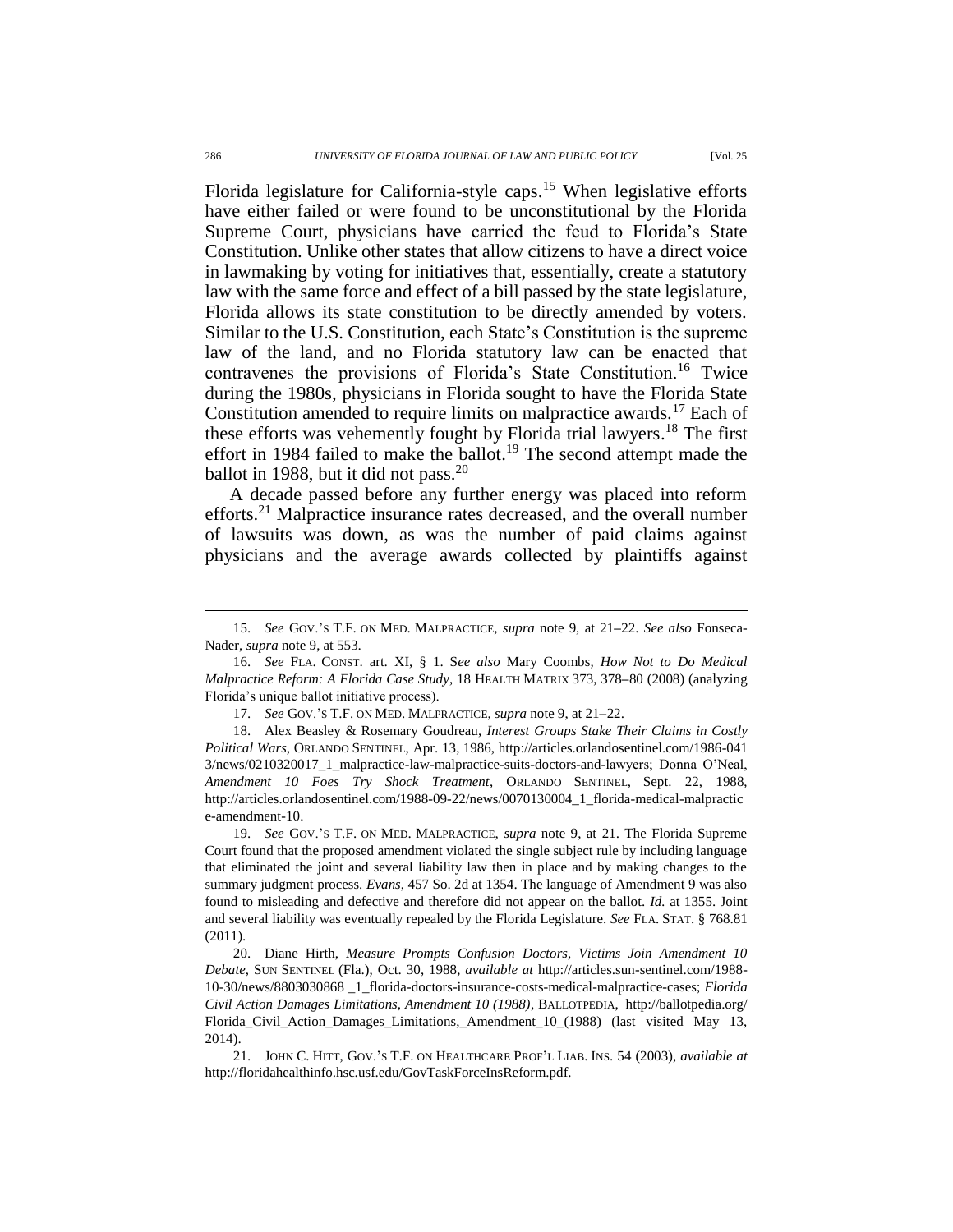physicians.<sup>22</sup> However, during the late 1990s and early 2000s, the malpractice climate started to change. Premium rates began to rapidly increase. For example, the U.S. General Accounting Office found that between 1999 and 2002, Ob/Gyn physicians practicing in Miami-Dade County saw their malpractice premiums increase by 43%, general surgery by  $75\%$ , and internal medicine by  $98\%$ .<sup>23</sup> For three years in a row, the American Medical Association cited Florida as a crisis state with respect to the effects medical malpractice jury awards and medical liability insurance premiums were having on the practice of medicine.<sup>24</sup> The Insurance Information Institute published a report that Florida doctors were sued twice as often as their peers in other states.<sup>25</sup> From 2000 to 2002, median medical malpractice insurance premiums for Florida providers increased 50.7% compared to a national median increase of  $29.1\%$ <sup>26</sup> A report commissioned by the Florida Hospital Association concluded that the total amount of medical malpractice claims paid in 2000 was 150% higher than in 1991.<sup>27</sup> Total indemnity payments in the state of Florida for professional liability in 1975 were \$10.2 million.<sup>28</sup> By 2001, the total had swollen to \$326 million, an increase of a whopping 3074%.<sup>29</sup> A later detailed analysis of claims and litigation data during 2002 and 2003 indicated that the average yearly payout for closed claims in Florida increased regardless of the severity of the alleged injury.<sup>30</sup> The average of paid claims adjusted to the Consumer Inflation Index rose from \$176,603 in 1990 to \$300,280 in 2003.<sup>31</sup> The feud was soon back on, full strength.

<sup>22.</sup> Diane Hirth, *Malpractice Crisis Eases Across State,* SUN SENTINEL (Fla.), Oct. 30, 1989, http://articles.sun-sentinel.com/1989-10-30/news/8902070108\_1\_medical-malpractice-ma lpractice-insurance-malpractice-lawsuits; Robert Pear, *Insurers Reducing Malpractice Fees for Doctors in U.S.*, N.Y. TIMES, Sept. 23, 1990, http://www.nytimes.com/1990/09/23/us/insurersreducing-malpractice-fees-for-doctors-in-us.html.

<sup>23.</sup> *Excerpts from Medical Malpractice and Access to Health Care (GAO-03-836)*, ALMANAC OF POL'Y ISSUES, http://www.policyalmanac.org/health/archive/medical\_malpractice. shtml (last updated Aug. 2003).

<sup>24.</sup> *See* HITT, *supra* note 21, at 3, 60.

<sup>25.</sup> *See* Robert P. Hartwig & Claire Wilkinson, *Medical Malpractice Insurance*, INS. ISSUES 1, 3 (2003).

<sup>26.</sup> David Dranove & Anne Gron, *Effects of the Malpractice Crisis on Access to and Incidence of High-Risk Procedures: Evidence from Florida*, 24 HEALTH AFF. 809 n.6 (2005).

<sup>27.</sup> FLORIDA HOSPITAL ASSOCIATION & MILLIMAN, USA, INC., MEDICAL MALPRACTICE ANALYSIS 4 (2002).

<sup>28.</sup> Robert E. Cline & Carl J. Pepine, *Medical Malpractice Crisis: Florida's Recent Experience*, 109 CIRCULATION 2936, 2936 (2004), *available at* http://circ.ahajournals.org/content/ 109/24/2936.

<sup>29.</sup> *Id.*

<sup>30.</sup> Neil Vidmar et al., *Uncovering the "Invisible" Profile of Medical Malpractice Litigation: Insights from Florida*, 54 DEPAUL L. REV. 315, 355 (2005).

<sup>31.</sup> *Id.* at 342.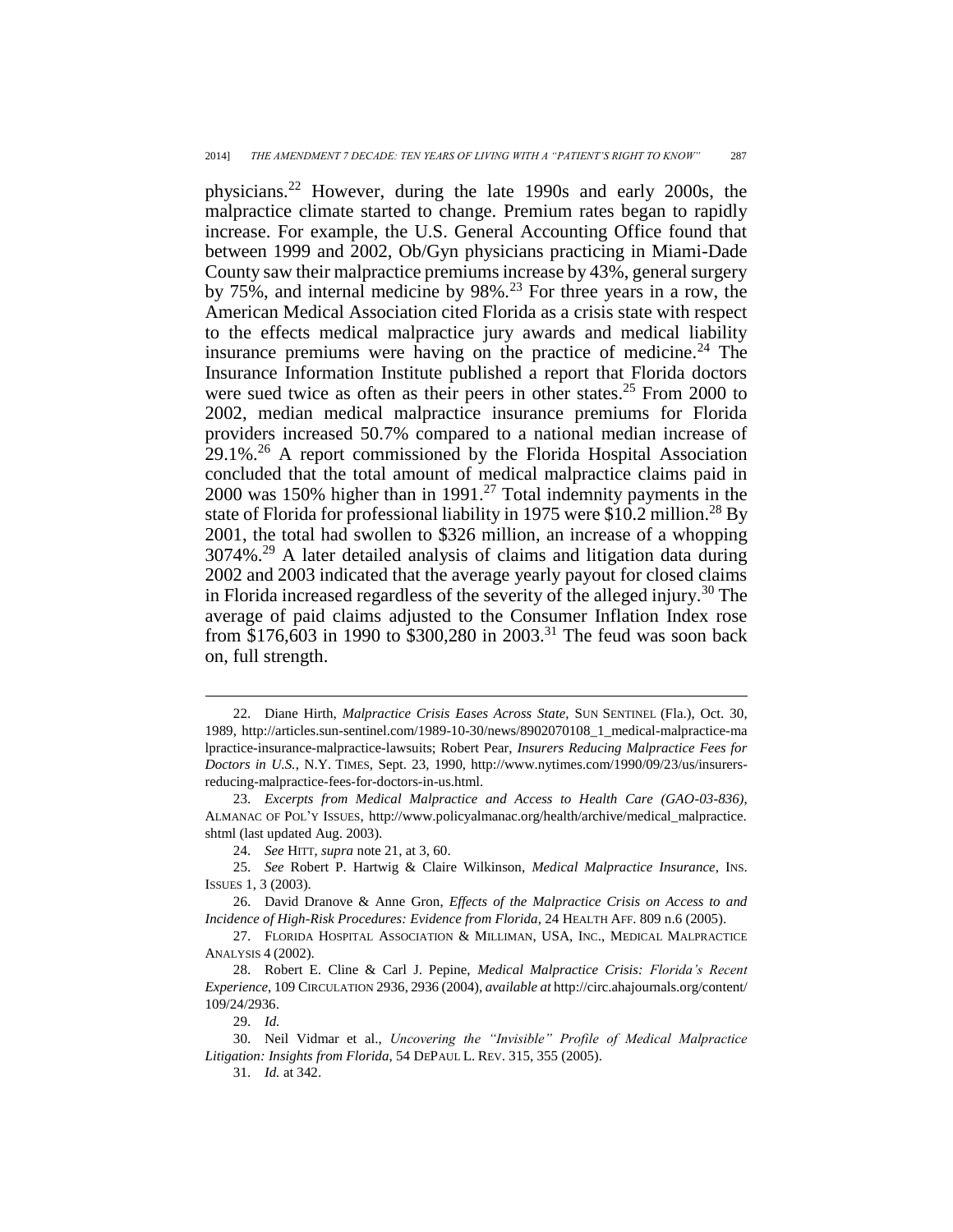In response to the hue and cry of the medical establishment, Governor Jeb Bush created, in August 2002, the "Governor's Select Task Force on Healthcare Professional Liability Insurance"<sup>32</sup> with the ultimate goal of "protecting Floridians' access to high-quality and affordable healthcare."<sup>33</sup> The 2002 Task Force was the Governor's third task force and the fourth overall governmental task force brought together to deal with Florida's continually defective medical malpractice environment since 1974.<sup>34</sup> The Task Force was made up of presidents and trustees of Florida universities, including Donna Shalala, President of the University of Miami and eight-year U.S. Secretary of Health and Human Services.<sup>35</sup> In its 379-page January 2003 main report and thirteen volumes of meeting transcripts, the 2002 Task Force satirically commented that it was "déjà vu all over again," and that the problem they were asked to confront had only compounded.<sup>36</sup> In fact, the 2002 Task Force bitingly stated that all of Florida's previous efforts to eliminate the state's medical malpractice crisis had been unsuccessful:<sup>37</sup>

Since 1975, Florida has implemented (or attempted to implement) numerous alternatives to the cap on non-economic damages and the other reforms recommended in this Report. None, alone or together with the others, has solved the crisis of medical malpractice insurance availability and affordability. Instead, Florida's numerous attempts to solve this problem are nothing more than a failed litany of alternatives.<sup>38</sup>

The Task Force detailed the elements that led to the crisis: medical malpractice awards were increasing to record levels, claim frequency was increasing, medical malpractice insurance premiums continued to rise and were becoming unaffordable, many insurers and re-insurers had left the medical malpractice insurance market, and coverage was on the verge of becoming so unavailable at any price that some physicians and hospitals were reducing the limits of their malpractice coverage or foregoing insurance entirely.<sup>39</sup> The Task Force stated that "Florida" healthcare providers fear a bleak picture for Florida, but the Task Force believes it could get worse in the coming years if no corrective action is taken<sup>"40</sup>

<sup>32.</sup> HITT, *supra* note 21, at 2.

<sup>33.</sup> *Id.*

<sup>34.</sup> *See id.* at 4*.*

<sup>35.</sup> *Id.* at 3.

<sup>36.</sup> *Id.* at 4.

<sup>37.</sup> *Id.* at 220.

<sup>38.</sup> *Id.* at 219.

<sup>39.</sup> *See id.* at 212.

<sup>40.</sup> *Id.* at 211.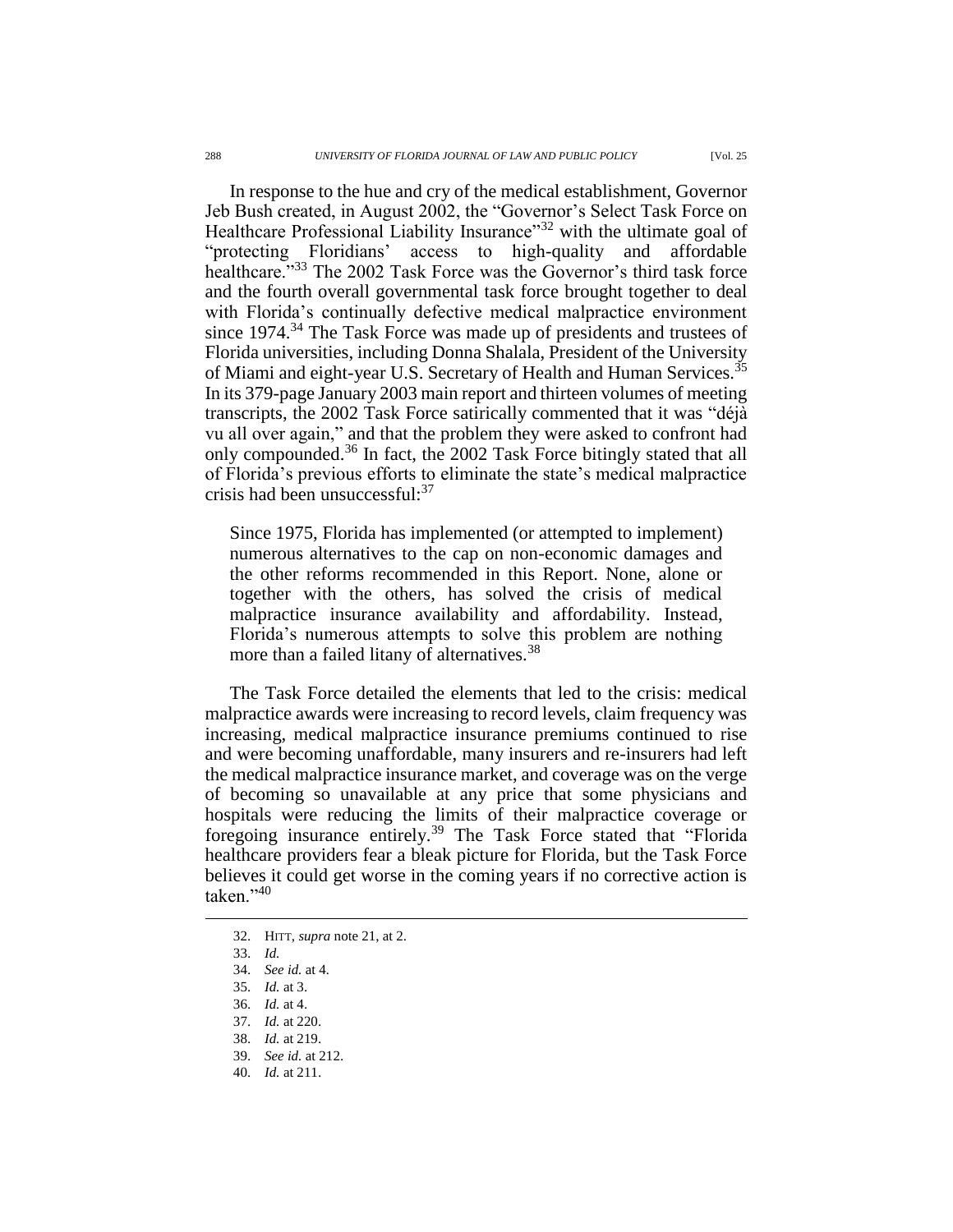In total, the Task Force made sixty recommendations in five areas of reform: (1) health care quality, (2) physician discipline, (3) tort compensation, (4) alternative dispute resolution, and (5) insurance code reform.<sup>41</sup> Despite this breath of suggested remedies, the 2002 Task Force made it very clear what they believed would be the only way Florida could finally resolve the issue:

The Task Force is of the opinion that, while these comprehensive reforms are important, the centerpiece and the recommendation that will have the greatest long-term impact on healthcare provider liability insurance rates, and thus eliminate the crisis of availability and affordability of health care in Florida, is a \$250,000 cap on non-economic damages.<sup>42</sup>

[T]he Task Force finds and concludes that, without the inclusion of a cap on potential awards of non-economic damages in the package, no legislative reform plan can be successful in achieving a goal of controlling increases in healthcare costs, and thereby promoting improved access to healthcare.<sup>43</sup>

In reaching this conclusion, the 2002 Task Force relied heavily on the experience of California with its MRICA statutory caps and the findings of the U.S. Department of Health and Human Services, the Congressional Budget Office, and the Government Accounting Office.<sup>44</sup> The major argument against the imposition of caps on non-economic damages used by the Florida Supreme Court when it struck the cap provisions in the Tort Reform and Insurance Act of 1986 was also addressed by the Task Force, namely that caps limit the constitutional right of access to courts.<sup>45</sup> The Task Force stated there was an overwhelming public necessity for caps on awards of non-economic damages and that no alternative or less onerous method for meeting the public necessity could be shown or would be successful as required by the two prong test established by the Florida Supreme Court in *Kluger v. White*. 46

 $\overline{a}$ 

[W]here a right of access to the courts for redress for a particular injury has been provided by statutory law predating the adoption of the Declaration of Rights of the Constitution of the State of Florida, or where such right has become a part of

<sup>41.</sup> *Id.* at 336**–**45.

<sup>42.</sup> *Id.* at xvii.

<sup>43.</sup> *Id.* at 218.

<sup>44.</sup> "The Task Force finds that California has succeeded where Florida has failed at holding down medical malpractice insurance premium rates." *Id.* at 193.

<sup>45.</sup> FLA. STAT. § 768 (1985).

<sup>46.</sup> 281 So. 2d 1, 4 (Fla. 1973). In *Kluger*, the Court held that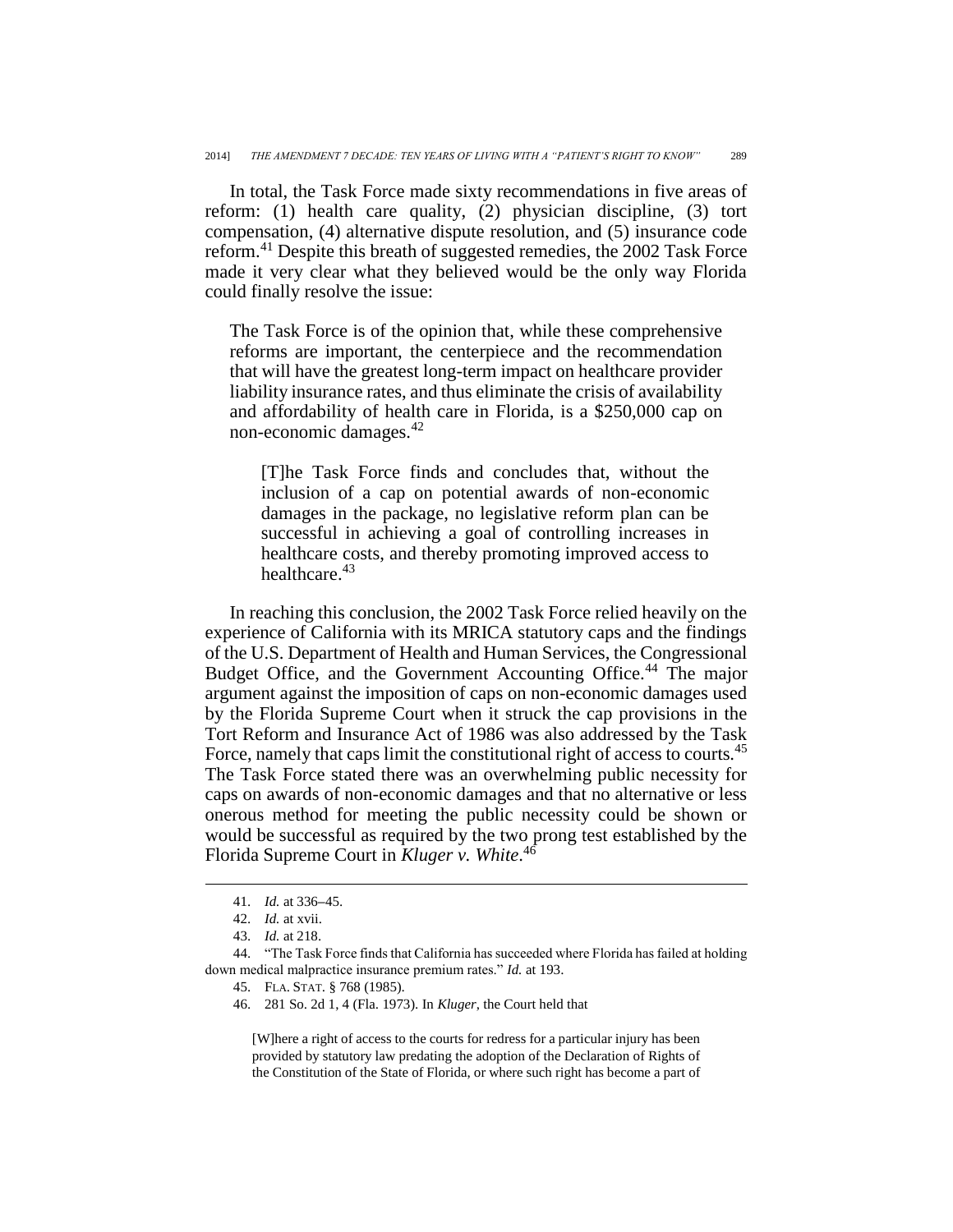Sensing that they were in for an all-engaging battle, Florida's plaintiff trial lawyers drew upon valuable lessons that their California colleagues had learned in the rough-and-tumble arena of California ballot initiative politics; namely, that polling data indicated voters were not interested in supporting ballot initiatives directly sponsored by trial lawyers. $47$  As a result of this undeniable revelation, the California Trial Lawyers Association began in the late 1980s to disguise their initiative campaigns as originating from grassroots consumer groups.<sup>48</sup> AFTL became keen students of this masking technique, and by the late 1990s were considered masters of Astroturfing.<sup>49</sup>

Their masterpiece of Astroturf management was the creation of "Floridians for Patient Protection."<sup>50</sup> In July of 2002, ATFL Executive Director Scott Carruthers filed documents with the State of Florida to change the name of one of ATFL's existing political action committees from "Alert 2002" to "Floridians for Patient Protection (FPP)."<sup>51</sup> ATFL and FPP shared the same Tallahassee office address.<sup>52</sup> Carruthers was listed as the chairman of FPP.<sup>53</sup> The 2001-02 AFTL President, Mark W. Clark, and the 2002-03 President–elect, Howard Coker, were listed as board members.<sup>54</sup> Huge amounts money started flowing into FPP from Florida's trial lawyers. 55

the common law of the State pursuant to Fla. Stat. s 2.01, F.S.A., the Legislature is without power to abolish such a right without providing a reasonable alternative to protect the rights of the people of the State to redress for injuries, unless the Legislature can show an overpowering public necessity for the abolishment of such right, and no alternative method of meeting such public necessity can be shown.

*Id. See also* Univ. of Miami v. Echarte, 618 So. 2d 189, 197**–**98 (Fla. 1993) (holding two statutes with caps on non-economic damages in medical malpractice cases when the parties entered binding arbitration were constitutional under the *Kluger* test).

47. Kenneth Reich, *Insurers Demand Lawyers be Named in Initiative Ads*, L.A. TIMES, June 29, 1988, *available at* http://articles.latimes.com/1988-06-29/news/mn-5023\_1\_triallawyers.

<sup>48.</sup> *Id.*

<sup>49.</sup> John Kennedy, *Need a Grass-roots Campaign? Industries Learn How to Hire One*, SUN SENTINEL (Fla.), Oct. 28, 1996, *available at* http://articles.sun-sentinel.com/1996-10- 28/business/9610280244\_1\_legislators-astroturfing-lobbyists.

<sup>50.</sup> *Id.*

<sup>51.</sup> *Id.*

<sup>52.</sup> Statement of Organization of Political Committee, Alert 2002, Inc. (Apr. 29, 2002) (on file with author).

<sup>53.</sup> *Id.* 54. *Id.*

<sup>55.</sup> *See Floridians for Patient Protection*, NATIONAL INSTITUTE ON MONEY IN STATE POLITICS, Top Industries, http://www.followthemoney.org/entity-details?eid=10239219 (last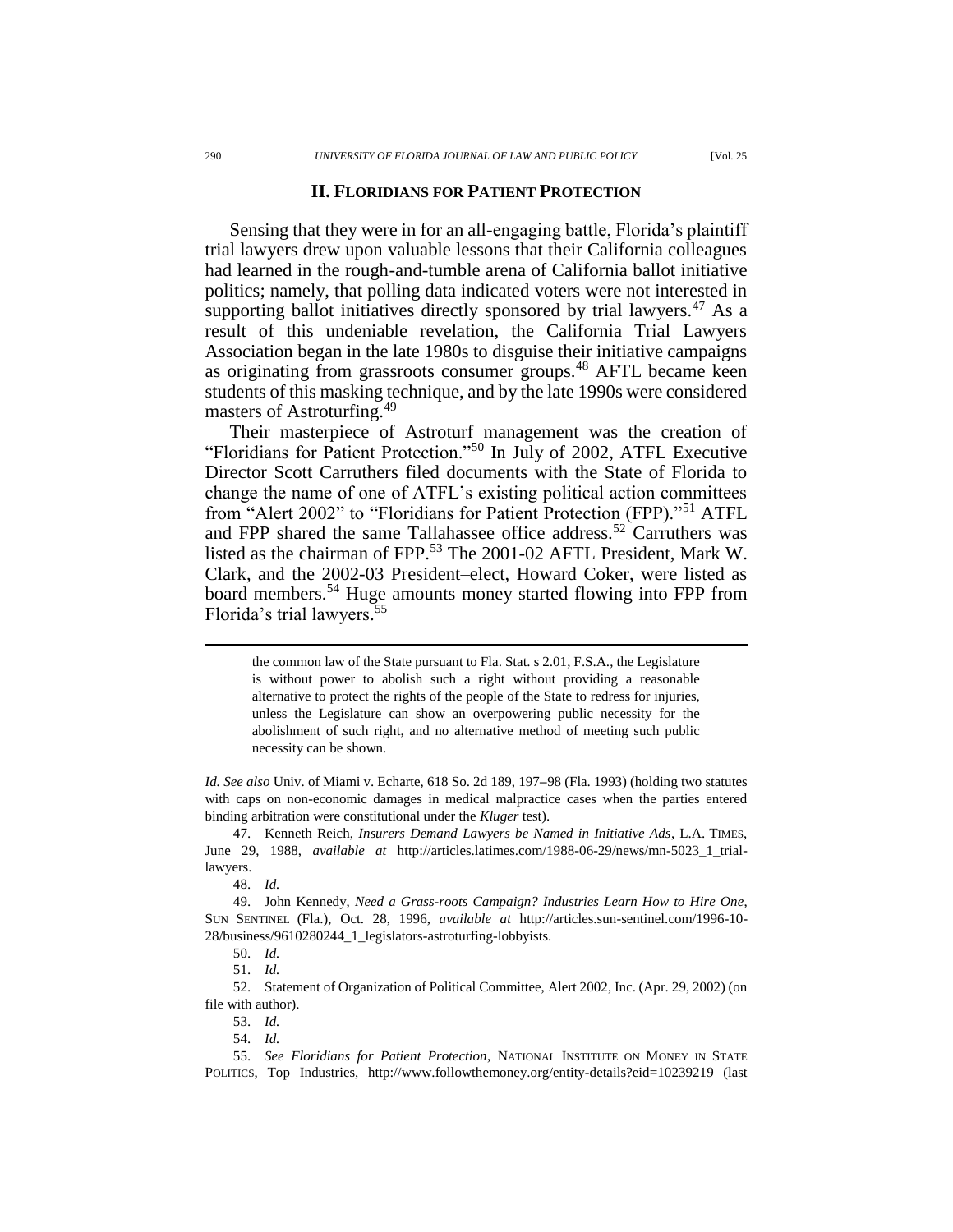The next maneuver was to recruit a former client to nominally head FPP, and Jacqueline Imberston was selected for this role. Palm Beachbased ATFL member Ted Babbitt and his firm, Babbitt, Johnson, Osborne & Le Clainche, represented Imbertson and her husband Edward in a malpractice action against Palm Beach Gardens Community Hospital, Inc. filed in 2000. During 2002, while the Governor's Select Task Force on Healthcare Professional Liability Insurance was conducting its malpractice analysis and physicians groups were holding rallies to promote a non-economic damages cap, Imbertson began appearing at FPP organized counter-rallies claiming to be the co-founder of FPP. The Governor's Task Force even included Imbertson's testimony as representing FPP in its report.<sup>56</sup>

During the summer of 2003, as the battles began heating up over medical malpractice reform, Imbertson was still holding herself out to the press as the founder of FPP, which she claimed was a grass-roots organization made up of injured patients and their families who wanted to improve patient safety.<sup>57</sup> At this same time, FPP was running costly state-wide television ads opposing tort reform proposals being considered by the Florida Legislature.<sup>58</sup> During a July 2003 press conference to announce the running of the ads, Imbertson was confronted about who was paying for the television time and how FPP was funded.<sup>59</sup> Imbertson's response was unequivocal: "The group is supported by private individuals and does not receive money from trial lawyers."<sup>60</sup> She further said she did not know who had funded the airtime, and that FPP did not disclose its donors. <sup>61</sup> The next day, after the news media and the FMA challenged Imbertson's claims, both Imbertson and AFTL were required to admit that the ads and Floridians for Patient Protection were in fact funded by trial lawyers. 62

visited Sept. 25, 2014).

<sup>56.</sup> *See* HITT, *supra* note 21, at 159.

<sup>57.</sup> Nancy McVicar & Ana M. ValdM-is, *Hospitals Seek Rx for Drug Mistakes Bar-coding, Computers, Help Cut Errors*, SUN SENTINEL (Fla.), July 7, 2003, *available at* http://articles.sunsentinel.com/2003-07-07/news/0307070161\_1\_patient-safety-nurses-miami-children-s-hospital.

<sup>58.</sup> *See* John Snow, *Patient Advocate Group Admits Ties to Lawyers*, JACKSONVILLE BUS. J., July 3, 2003, *available at* http://www.bizjournals.com/jacksonville/stories/2003/06/30/daily 22.html?page=all.

<sup>59.</sup> *See id.*

<sup>60.</sup> *Id.*

<sup>61.</sup> *See id.*

<sup>62.</sup> *See* Allison North Jones, *Lawyers Admit to Bankrolling Malpractice Ad*, TAMPA TRIB., July 3, 2003. This was not the first time AFTL had been caught clandestinely using "victims" of medical malpractice to lobby against tort reform. In 1985, AFTL's executive director, Stephen Masterson, initially denied and later admitted AFTL had funded lobbying trips to Tallahassee by members of Florida Victims of Medical Malpractice, Inc. *See* Maya Bell, *Lawyers Group Pays Bills of Malpractice Lobbyists*, ORLANDO SENTINEL, Apr. 28, 1985, *available at* http://articles. orlandosentinel.com/1985-04-28/news/0290270259\_1\_academy-masterson-medical-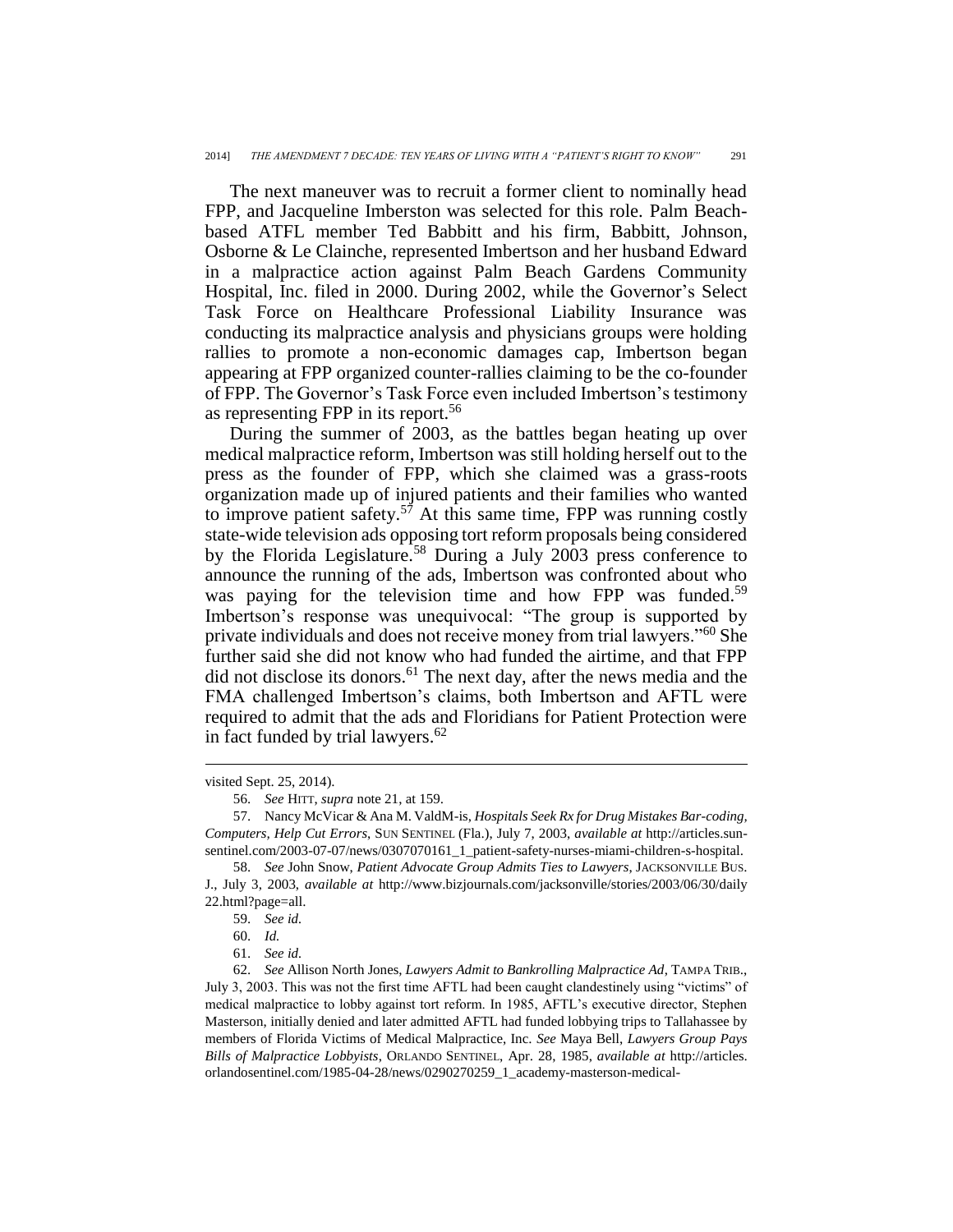After Governor Jeb Bush called four separate special sessions to work on medical malpractice reforms, the Florida Legislature passed Senate Bill 2-D on September 15, 2003.<sup>63</sup> Despite the lobbying efforts of the Florida Medical Association, the Florida Hospital Association (FHA), the Florida Osteopathic Medical Association, insurance carriers, and the Florida Chamber of Commerce,  $64$  the legislature rejected a hard \$250,000 cap proposed by the Task Force and instead ultimately adopted a system of six progressive, variable caps of between \$150,000 and \$1.5 million depending upon the type of defendant, setting, and injuries involved.<sup>65</sup> Leadership within the FMA felt that some republicans in the Florida Senate had been under the heavy influence of the trial lawyers.<sup>66</sup> During the full Senate's debate on the bill, the Chairman of the Judiciary Committee, Alex Vilalobos  $(R)^{67}$  stated that, based upon testimony

malpractice. As late as 2011, FPP was still representing itself as a legitimate grassroots organization, as evidenced by the *"Identites of Amici Curiae and Statements of Interest"* in an Amici Curiae brief filed in support of Appellants seeking to overturn the statutory caps on damages in wrongful death actions. Brief of Floridians for Patient Protection, Inc. & Florida Consumer Action Network, Inc. as Amici Curiae Supporting Appellants, McCall v. United States, 134 So. 3d 894 (2014) (No. SC11-1148).

> Floridians for Patient Protection, Inc. ("FPP") is a proactive organization of medical malpractice and negligence victims and their families striving for justice and change in Florida's medical care system and seeks to educate the public and increase awareness regarding medical errors and the urgent need for reforms in quality of care for all citizens.

#### *Id.* at \*iv.

63. Leg. Ch. 2003-416, 18th Leg., Spec. Sess. D (Fla. 2003).

64. The FMA and the FHA formed the Coalition to Heal Healthcare in Florida, which successfully lobbied the Florida House of Representatives to include a \$250,000 cap on noneconomic damages and most of the sixty recommendations of the Task Force. *See* Robert E. Cline & Carl J. Pepine, *Medical Malpractice Crisis: Florida's Recent Experience*, 109 CIRCULATION 2936, 2937 (2004).

65. *See id.*

66. *See* Coombs, *supra* note 16, at 381**–**82.

67. In his 2002 Senate campaign, Villalobos received over \$26,000 in contributions from lawyers and lobbyists (which included AFTL), by far his largest group of contributors. *See Showing Contributions to Villalobos*, *J Alex*, NATIONAL INSTITUTE ON MONEY IN STATE POLITICS, http://www.followthemoney.org/show-me?c-t-eid=12999047&c-t-id=81780#[{1|gro=d-cci (last visited Sept. 26, 2014). Trial lawyers were given credit for assisting Villalobos in getting reelected in his tight Senate campaign race in 2006. *See* Aaron Deslatte, *Analysis: Why -- and How -- the Ball on Central Florida's Commuter-rail Project was Dropped*, ORLANDO SENTINEL, May 4, 2008, *available at* http://articles.orlandosentinel.com/2008-05-04/news/a1commuter04\_1\_ commuter-rail-commuter-rail-csx-corp; Aaron Deslatte, *Cash & Threats: How Trial Lawyers Wielded New Power to Help Block Commuter Rail,* ORLANDO SENTINEL, May 20, 2008, *available at* http://articles.orlandosentinel.com/2008-05-20/news/csx20\_1\_trial-lawyers-commuter-raillegislators. In 2010, Villalobos was the recipient of the Perry Nichols Award, "the highest honor bestowed" by the Academy of Florida Trial Lawyers. *J. Alex Villalobos,* MEYER,BROOKS, DEMMA AND BLOHM, P.A., http://www.meyerandbrooks.com/JAV.htm (last visited May 14, 2014).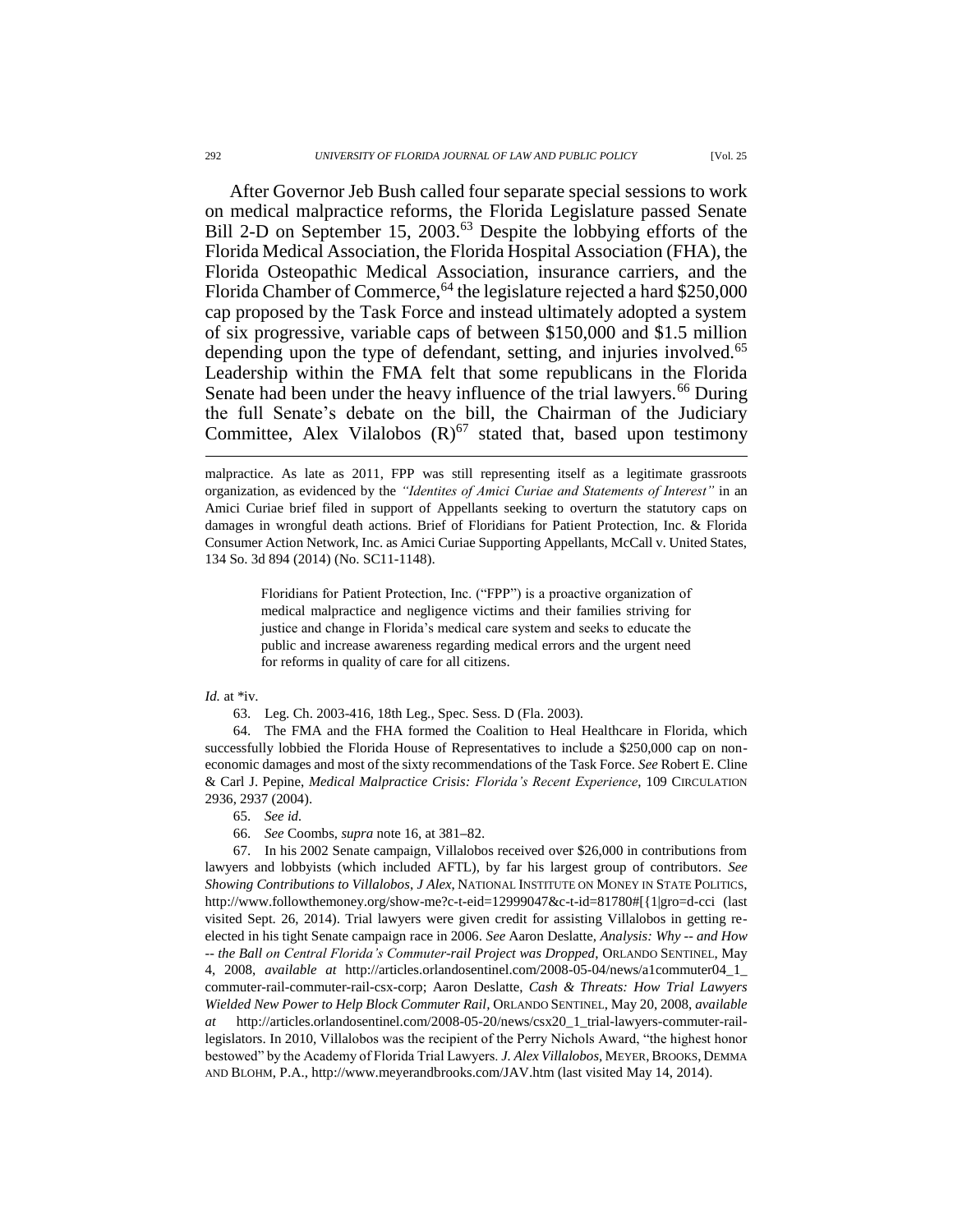before the Judiciary Committee, there had been no evidence of a crisis, no evidence of significant increases in malpractice lawsuits, no evidence of significant increases in malpractice claims payouts, and no testimony that the only way to reduce malpractice premiums was to cap noneconomic damages.<sup>68</sup>

### **III. A PATIENT'S RIGHT TO KNOW**

The leadership of the FMA was particularly incensed by AFTL's powerful and decisive influence during the Senate Bill 2-D battle<sup>69</sup> and therefore withdrew its support of Senate Bill 2-D, primarily based on the lack of a hard \$250,000 cap.<sup>70</sup> Two weeks after Senate Bill 2-D was signed by Governor Bush, the FMA decided at their annual meeting to pursue, for the third time in twenty years, yet another constitutional amendment to rectify perceived disparities in the Florida medical malpractice system.<sup>71</sup> However, instead of seeking to directly cap damages as it had in the past, the physicians' initiative would take what they thought would be a more palatable approach with voters and sought to place restrictions on the contingency fees attorneys could collect in medical malpractice actions.<sup>72</sup> Under what would become known as Amendment 3, patients would receive 70% of the first \$250,000 in all damages awarded and 90% of any award above \$250,000.<sup>73</sup>

AFTL members were immediately prepared to fight Amendment 3 with a pre-designed game plan based upon their experiences fighting the FMA in the  $1980s<sup>74</sup>$  and borrowing another page from the California trial bar's playbook.<sup>75</sup> For many years, California trial lawyers used the state's ballot initiative system to place "counter" propositions in front of voters in order to defeat or annul what they perceived as "anti-lawyer" or tort reform initiatives.<sup>76</sup> Adapting this California concept for their situation in

<sup>68.</sup> S. JOURNAL NO. 2, 18th Leg., Spec. Sess. D, at 25 (Fla. 2003).

<sup>69.</sup> *See* Coombs, *supra* note 16, at 381**–**82.

<sup>70.</sup> *See* Cathy Tokarski, *Malpractice Reform Signed into Law in Florida: A Newsmaker Interview with Robert Cline, MD*, MEDSCAPE (Sept. 5, 2003), http://www.medscape.com/view article/461009*.* 

<sup>71.</sup> Coralie Carlson, *Doctors to Seek Awards Revision*, LEDGER (Aug. 31, 2003, 2:24 AM), http://www.theledger.com/article/20030831/NEWS/308310435.

<sup>72.</sup> *See* Coombs, *supra* note 16, at 382**–**83.

<sup>73.</sup> *See The Medical Liability Claimant's Compensation Amendment 03-34,* FLORIDA DIVISION OF ELECTIONS http://election.dos.state.fl.us/initiatives/initdetail.asp?account=37767 &seqnum=1 (last visited Sept. 27, 2014).

<sup>74.</sup> *Id.*

<sup>75.</sup> Mike Thomas, *Doctors and Lawyers Should Call off the Dogs*, ORLANDO SENTINEL Apr. 1, 2004, *available at* http://articles.orlandosentinel.com/2004-04-01/news/0404010124\_1\_ lawyers-doctors-and-hospitals-florida-medical.

<sup>76.</sup> *See* Coombs, *supra* note 16, at 383 n.43. *See also* Dan Morain, *Initiative Would*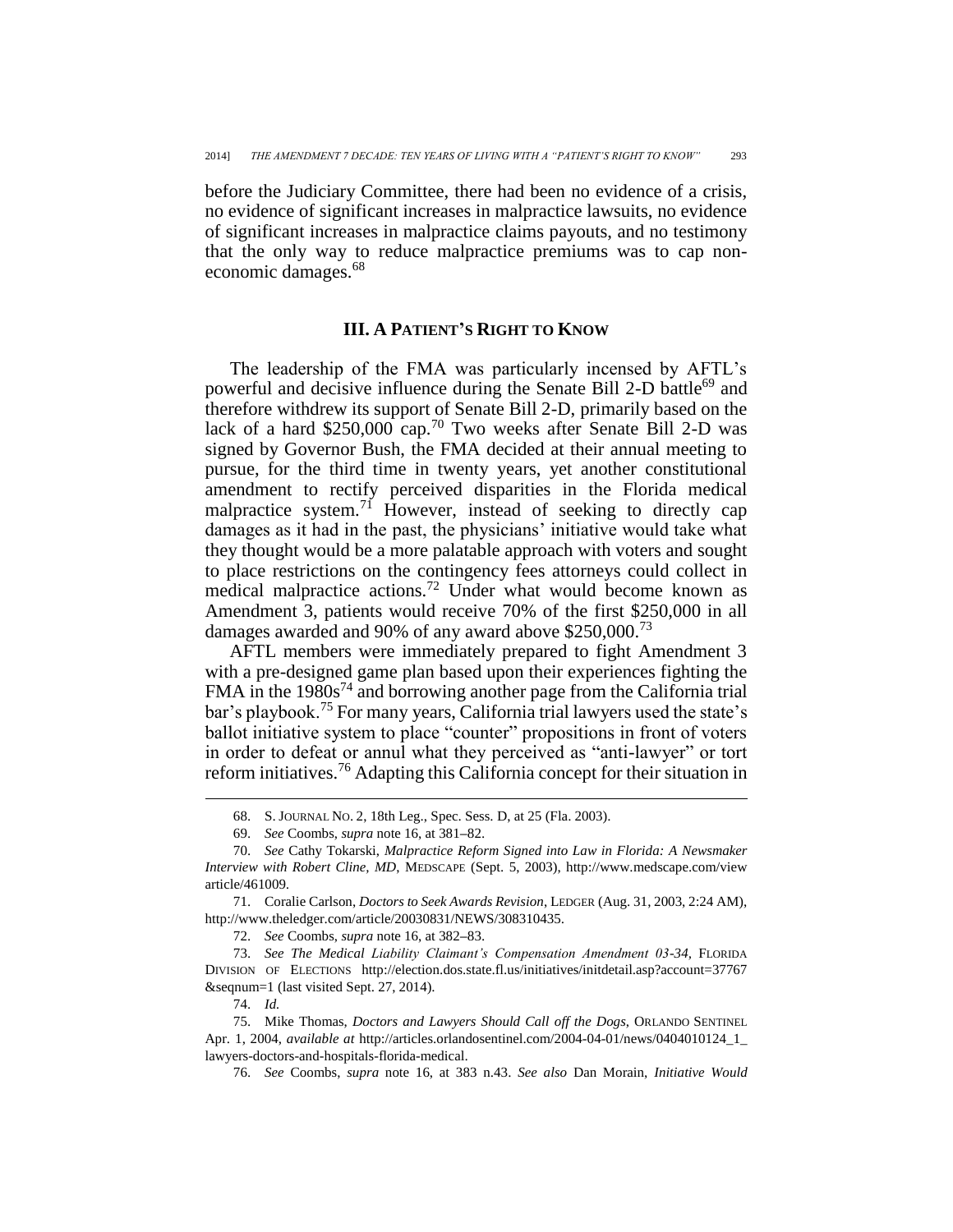Florida, AFTL leaders carefully fashioned a set of retaliatory initiatives to use as threats against the FMA and other groups traditionally aligned with the FMA that might have been seeking to upset the Florida malpractice status quo. $17$ 

Initially, AFTL planned four distinct retaliatory initiatives with FPP as their Astroturf sponsor: "Requiring New Standards for Insurance Rating," "Physicians Shall Charge the Same Fee for the Same Health Care Service to Every Patient," "Prohibition of Medical License After Repeated Medical Malpractice," and "Patients' Right to Know About Adverse Medical Incidents." <sup>78</sup> It is important to note that neither AFTL, FPP, nor any other group for that matter, had any actual political interest in pursuing any of the proposed retaliatory amendments. At the time, AFTL freely admitted the proposed amendments were simply being used as threats to intimidate FMA and its allies into capitulation by withdrawing Amendment 3. AFTL's professional leadership described their tactics as "a policy similar to the mutual assured destruction policy."<sup>79</sup> AFTL's Scott Carruthers<sup>80</sup> stated to the news media that the lawyers felt compelled to retaliate after the FMA filed their attorney's fee limiting amendment.<sup>81</sup>

Subsequent to crafting the retaliatory initiatives, AFTL began applying pressure to keep the physicians' amendment off the November 2004 ballot. County and specialty medical societies were approached by the trial lawyers to cajole them into breaking ranks with the FMA.<sup>82</sup> The influential Associated Industries of Florida, the Florida Hospital Association, the Florida Insurance Council, the Florida Chamber of Commerce, and the Florida Association of Health Plans, all previous supporters of the FMA's efforts, were confronted by AFTL and subsequently either opposed Amendment 3 or declined to support it.<sup>83</sup>

Associated Industries of Florida (AIF) and the Florida Insurance

*Guarantee Lawyers Could Set Own Fees*, L.A. TIMES, Sept. 24, 1996, *available at* http://articles.latimes.com/1996-09-24/news/mn-47040\_1\_trial-lawyers; Kenneth Reich, *Lawyers Urged to Halt Ads Until After Election*, L.A. TIMES, Oct. 15, 1988, *available at* http://articles.latimes.com/1988-10-15/news/mn-3370\_1\_trial-lawyers.

<sup>77.</sup> *See generally* Coombs, *supra* note 16, at 383**–**84.

<sup>78.</sup> *See* DIVISION OF ELECTIONS, *supra* note 7.

<sup>79.</sup> *Id.* at 383.

<sup>80.</sup> Carruthers, who was with AFTL for over twenty years, was suspended, and then later resigned in 2009 amid an internal investigation concerning a race-baiting campaign mailer issued by the trial lawyers' group. Dara Kam, *Trial Lawyers' Executive Director Scott Carruthers Quits over Racial Mailer*, PALM BCH. POST (Oct. 27, 2009), http://postonpolitics.blog.palmbeachpost. com/2009/10/27/trial-lawyers-executive-director-scott-carruthers-quits-over-racial-mailer/.

<sup>81.</sup> *Power Plays Unwelcome*, SUN SENTINEL (Fla.) (Dec. 28, 2003), http://articles.sun-senti nel.com/2003-12-28/news/0312241191\_1\_florida-trial-lawyers-medical-malpractice-doctors.

<sup>82.</sup> *See* Coombs, *supra* note 16, at 384.

<sup>83.</sup> *Id.*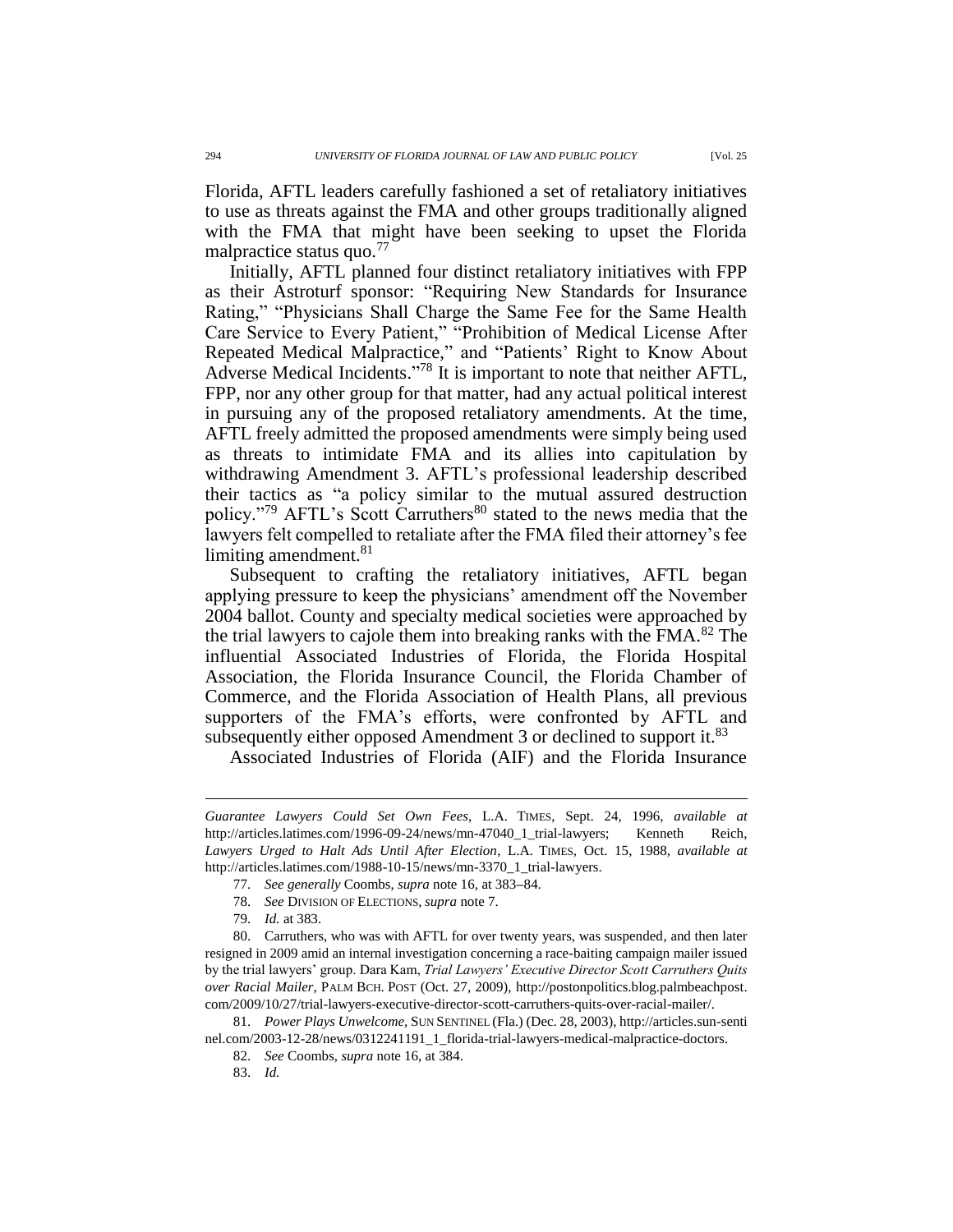Council (FIC) took active steps to persuade Florida's physicians not to support the FMA amendment. The AIF sent a letter to over 40,000 doctors outlining its opposition to the amendment.<sup>84</sup> FIC's president stated that the Florida Constitution needed to be protected from "groups seeking to sidestep the 'checks and balances' found in the legislative process."<sup>85</sup> To reward the defection of the other stakeholders, AFTL withdrew the "Requiring New Standards for Insurance Rating" and the "Physicians Shall Charge the Same Fee for the Same Health Care Service to Every Patient" amendments, arguably the two with the greatest impact on the business and insurance communities.<sup>86</sup> Interestingly, just six months prior, the FIC had openly questioned the efficacy of Senate Bill 2-D by stating, "the Council is concerned that the insurance industry, the healthcare community, and the consumer will not see significant relief from this compromise while the trial lawyers continue their hold on the system."<sup>87</sup> While AFTL's efforts were partially successful, the FMA refused to negotiate with the trial lawyers whom they viewed as "terrorists," <sup>88</sup> and repeatedly rejected AFTL's demands that the FMA drop Amendment 3 in exchange for AFTL dropping their anti-doctor amendments.<sup>89</sup> As a result, Amendments 3, 7, and 8 remained.

Both the FMA and AFTL were respectively able to gather a sufficient number of voter signatures and all three initiatives were vetted and approved by the Florida Supreme Court.<sup>90</sup> The game of wooing Florida voters remained. Among the three initiatives, Amendment 7 was particularly beguiling to an unwitting Florida voter. The ballot title and summary read:

 $\overline{a}$ 

88. *See* Coombs, *supra* note 16, at 385 n.51. *See also* Mike Thomas, *3 Strikes for MDs? Patients Will Be Losers,* ORLANDO SENTINEL, June 6, 2004, *available at* http://articles.orlando sentinel.com/2004-06-06/news/0406060126\_1\_pacemakers-florida-medical-trial-lawyers.

89. *See* Thomas, *supra* note 75. *See also AFTL Files Three Proposed Constitutional Amendments*, FLA. BAR (June 1, 2004), http://www.floridabar.org/DIVCOM/JN/jnnews01.nsf/ 8c9f13012b96736985256aa900624829/e77915b842abcdea85256ea000538bc2!OpenDocument.

<sup>84.</sup> *See* Sample Letter from Jon L. Shebel, President & Chief Executive Officer, Associated Industries of Florida Service Corporation, to Doctor (Jan. 30, 2004), *available at*  http://aif.com/information/2004/extra/dr\_letter.pdf..

<sup>85.</sup> *Id.*

<sup>86.</sup> *See* Coombs, *supra* note 16, at 384 nn.45**–**46.

<sup>87.</sup> *Florida Insurance Council Statement on Medical Malpractice Agreement,* ASSOCIATED INDUSTRIES OF FLORIDA (Aug. 8, 2003), http://aif.com/information/2003/sn030808c.html.Florida Professional Insurance Corporation's CEO Bob White and FIC lobbyist Mark Delegal during interviews conducted a few years later called the proposed AFTL amendments "'blackmail'" and "'bullets and guns pointed at our heads.'" *See* Coombs, *supra* note 16, at 384 n.50.

<sup>90.</sup> *See generally* Advisory Opinion to the Atty. Gen. (*In re* Med. Liab. Claimant's Comp. Amendment), 880 So. 2d 675, 679 (Fla. July 15, 2004); Advisory Opinion to the Atty. Gen. (*In re* Patients' Right to Know About Adverse Med. Incidents), 880 So. 2d 617, 623 (Fla. 2004); Advisory Opinion to the Atty. Gen. (*In re* Pub. Prot. from Repeated Med. Malpractice), 880 So. 2d 667, 673 (Fla. 2004).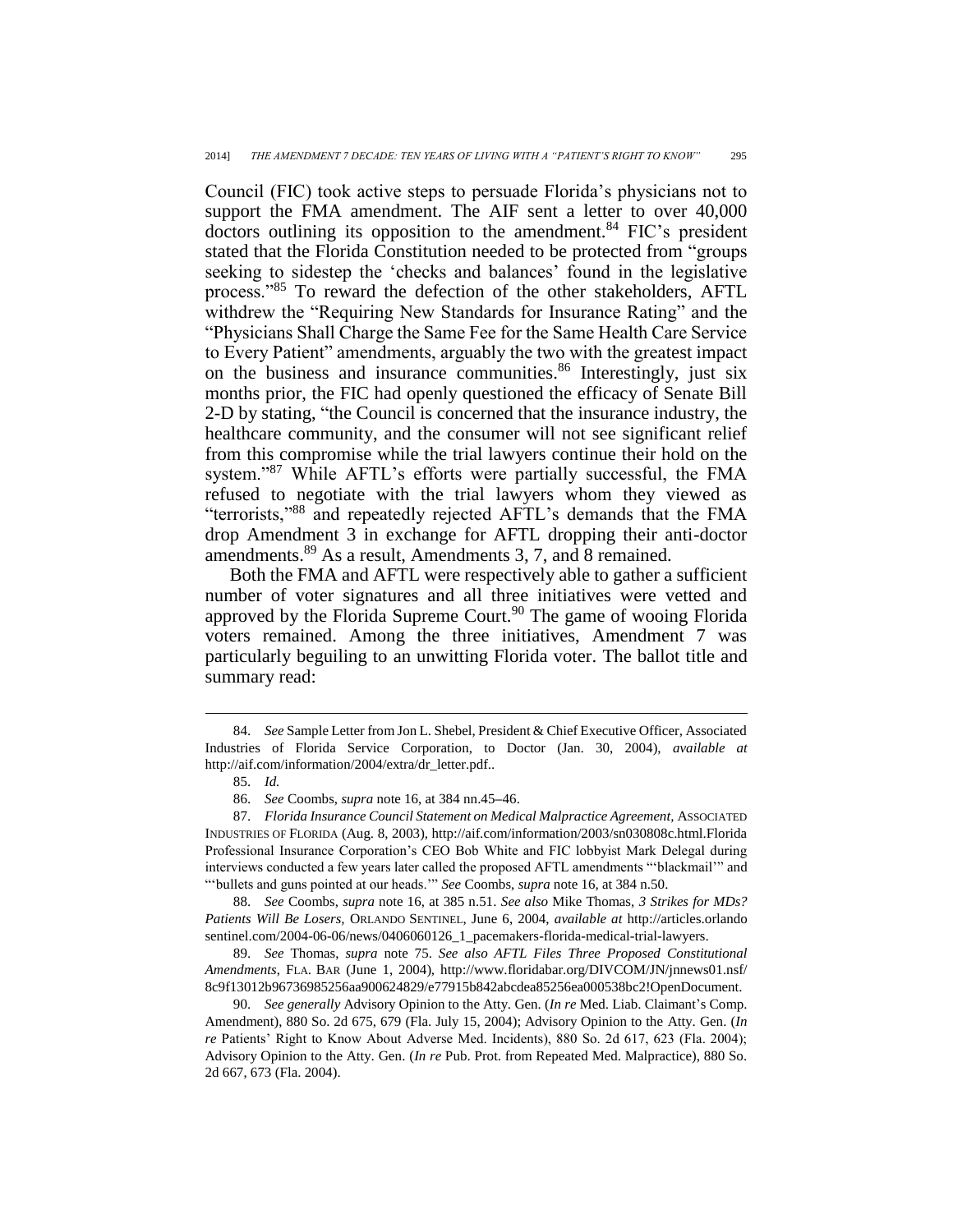"Patients' Right to Know About Adverse Medical Incidents." Current Florida law restricts information available to patients related to investigations of adverse medical incidents, such as medical malpractice. This amendment would give patients the right to review, upon request, records of health care facilities' or providers' adverse medical incidents, including those which could cause injury or death. Provides that patients' identities should not be disclosed.<sup>91</sup>

Positive polling numbers prior to the November election proved that Amendment 7 used language that basically sold itself to the average Florida voter.<sup>92</sup> The voting public was being offered a "right to know" about something that heretofore had been withheld, and it was something, based upon the language used, that could literally kill you. Never mind that there is no explanation in the ballot summary as to why the Florida Legislature had "restricted" disclosure of information related to adverse medical incidents for the thirty years prior this initiative.<sup>93</sup> Never mind that no one had ever actually sought to directly repeal any of the collection of statutes that make up Florida's health care self-regulation protections.<sup>94</sup> Never mind that Florida courts had consistently upheld these privileges and placed high social value on the need to maintain the protections.<sup>95</sup> Amendment 7 was worded in such a way that anyone could see himself or a loved one as a patient. It was ostensibly granting a right of knowledge and protection for free.

Unfortunately, it did not require the voter to consider the negative consequences of its passage, which would have been much more difficult to articulate.<sup>96</sup> Florida's news media, which had been chronicling the battle between the physicians and trial lawyers, saw the purpose of all three amendments as not to benefit Floridians, but rather to harm the interest of a single opposing interest group.<sup>97</sup> In light of this estimation,

<sup>91.</sup> FLORIDA DIVISION OF ELECTIONS, *Patients' Right to Know About Adverse Medical Events Ballot* 1, *available at* http://election.dos.state.fl.us/initiatives/fulltext/pdf/35169-3.pdf (last visited Sept. 14, 2014) [hereinafter FLA. DIV. OF ELEC.].

<sup>92.</sup> *See* Coombs, *supra* note 16, at 386.

<sup>93.</sup> *See* FLA. STAT. § 769.133 (1975); *supra* note 11.

<sup>94.</sup> *See* FLA. DIV. OF ELEC., *supra* note 91.

<sup>95.</sup> James C. Sawran & Robert C. Weill, *Amendment 7: Will the Patients' Right-to-Know Come at Too High a Price?*, 24 TRIAL ADVOC. Q. 7, 10**–**12 (2005).

<sup>96.</sup> Opponents of Amendment 7 called it a "'wolf in sheep's clothing'" citing that its "innocent" title hid its real intent to open patient safety reviews and quality assurance efforts to trial lawyers for purposes of lawsuits. *See* Joseph D. Portoghese, *The Hidden Agenda of Amendment 7: Other Views – My Word*, ORLANDO SENTINEL, Oct. 19, 2004, *available at*  http://articles.orlandosentinel.com/2004-10-19/news/0410190160\_1\_patient-care-medical-staffamendment-7.

<sup>97.</sup> *See* Thomas, *supra* note 75.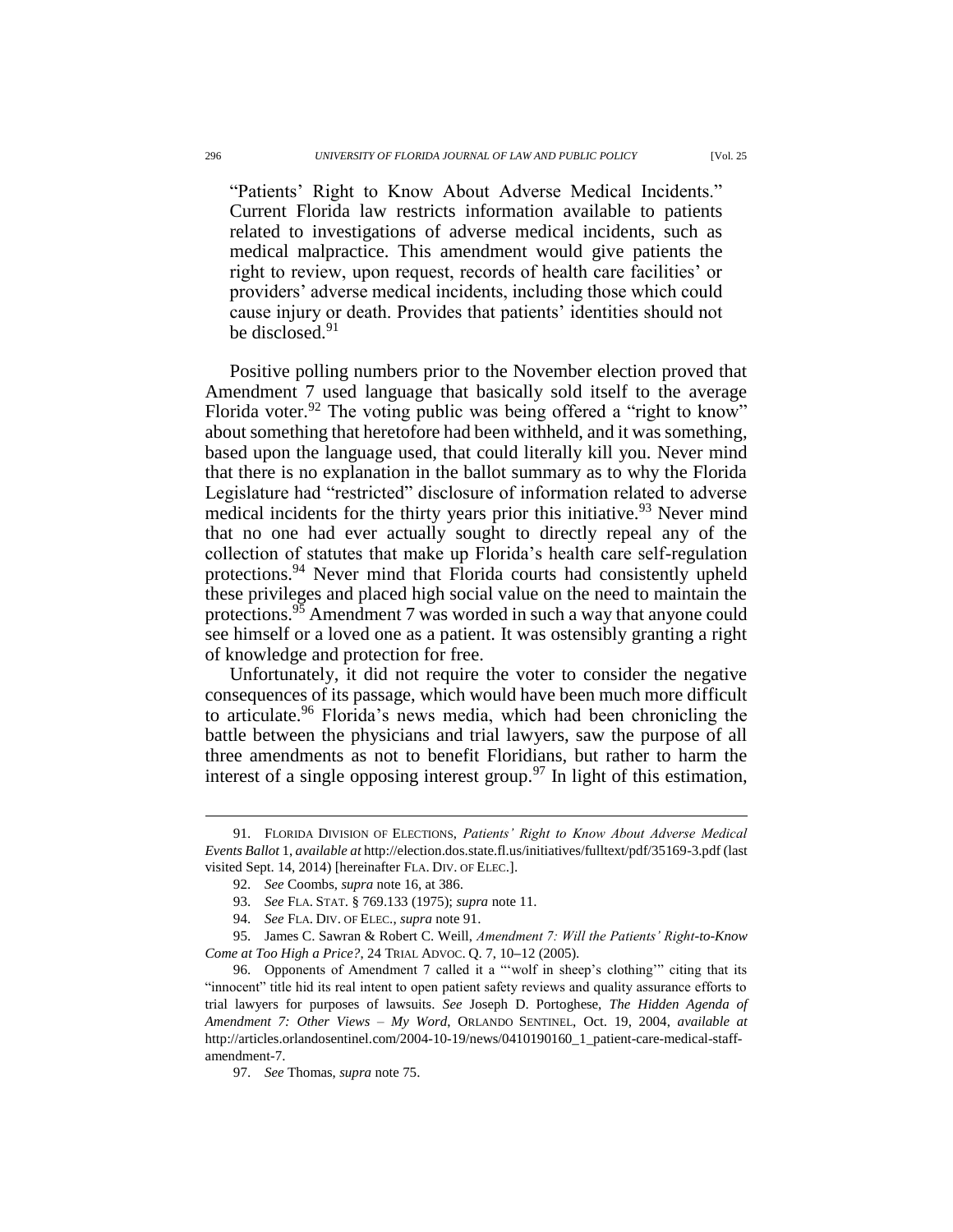Florida journalists overwhelmingly recommended that Floridians vote "no" on all three Amendments.<sup>98</sup>

Over \$27.3 million in contributions were made to FPP to support its efforts in the 2004 election.<sup>99</sup> Almost all of it came from AFTL, Florida plaintiff malpractice lawyers, and their law firms.<sup>100</sup> By comparison, former Florida governor Charlie Crist only raised \$24.2 million in his winning 2006 gubernatorial campaign.<sup>101</sup> Not surprisingly, On November 2, 2004, Florida voters passed all three amendments.<sup>102</sup> Amendment 7 received over 5.8 million votes in favor of its passage.<sup>103</sup>

#### **IV. A CONSUMER PROTECTION AND INFORMATION TOOL?**

Winston Churchill is often credited with the adage, "history is written by the victors."<sup>104</sup> Not surprisingly, some Florida plaintiffs' lawyers have lived up to base expectations and have employed self-serving revisionist histories surrounding the intent behind the passage of Amendment 7. They have promoted a characterization that prior to the passages of Amendment 7, Floridians collectively held a "long-simmering frustration over a perceived 'protect our own' mentality perpetuated by the medical profession's effort's to shield from public scrutiny even the most dangerous doctors and hospitals."<sup>105</sup>

99. FLA. DIV. OF ELEC., *Floridians for Patient Protection*, at 1, *available at* Campaign Finance Activity, http://election.dos.state.fl.us/cgi-bin/contrib.exe (last visited Sept. 19, 2014).

<sup>98.</sup> *See id.*; *Power Plays Unwelcome*, *supra* note 81; *Vote No on 3 Medical Issues*, SUN SENTINEL (Fla.), Oct. 24 2004, http://articles.sun-sentinel.com/2004-10-24/news/0410211157\_ 1\_malpractice-award-medical-malpractice-malpractice-reforms; Fuchsia, *Our Position: Only 2 of 8 Constitutional Amendments Deserve Voter Support*, ORLANDO SENTINEL, Oct. 17 2004, http:// articles.orlandosentinel.com/2004-10-17/news/0410160036\_1\_constitutional-amendments-flori da-constitution-florida-constitution.

<sup>100.</sup> *See id.*

<sup>101.</sup> *Names in the News: Charlie Crist vs. Marco Rubio*, NATIONAL INSTITUTE ON MONEY IN STATE POLITICS, http://classic.followthemoney.org//press/ReportView.phtml?r=392&ext=1 (last visited Sept. 19, 2014).

<sup>102.</sup> Amendment 3 received 63.58% of votes cast, Amendment 7 received 81.16% and Amendment 8 received 71.081%. *See Florida 2004 Ballot Measures*, BALLOTPEDIA, http://ballotpedia.org/Florida\_2004\_ballot\_measures (last visited Sep. 19, 2014).

<sup>103.</sup> *Id.*

<sup>104.</sup> Jill Wagner, *Finding a Roadmap to Teach Kids about Mideast Study Examines History Textbooks for Israelis, Palestinians*, NBC NEWS, Fri., May 6, 2005, *available at* http://www.msnbc.ms.com/id/7759863.

<sup>105.</sup> J.B. Harris, *Riding the Red Rocket: Amendment 7 and the End of Discovery Immunity of Adverse Medical Incidents in the State of Florida*, 83 FLA. B.J. 20, 20 (2009), *available at*  http://www.floridabar.org/DIVCOM/JN/JNJournal01.nsf/8c9f13012b96736985256aa90062482 9/258fdd31c33e3cda85257567006b3148?OpenDocument. It is notable that while Mr. Harris' article provides ample citation to much what is asserted, his contention that Amendment 7's passage symbolized the public's long term dissatisfaction with peer review privileges carries no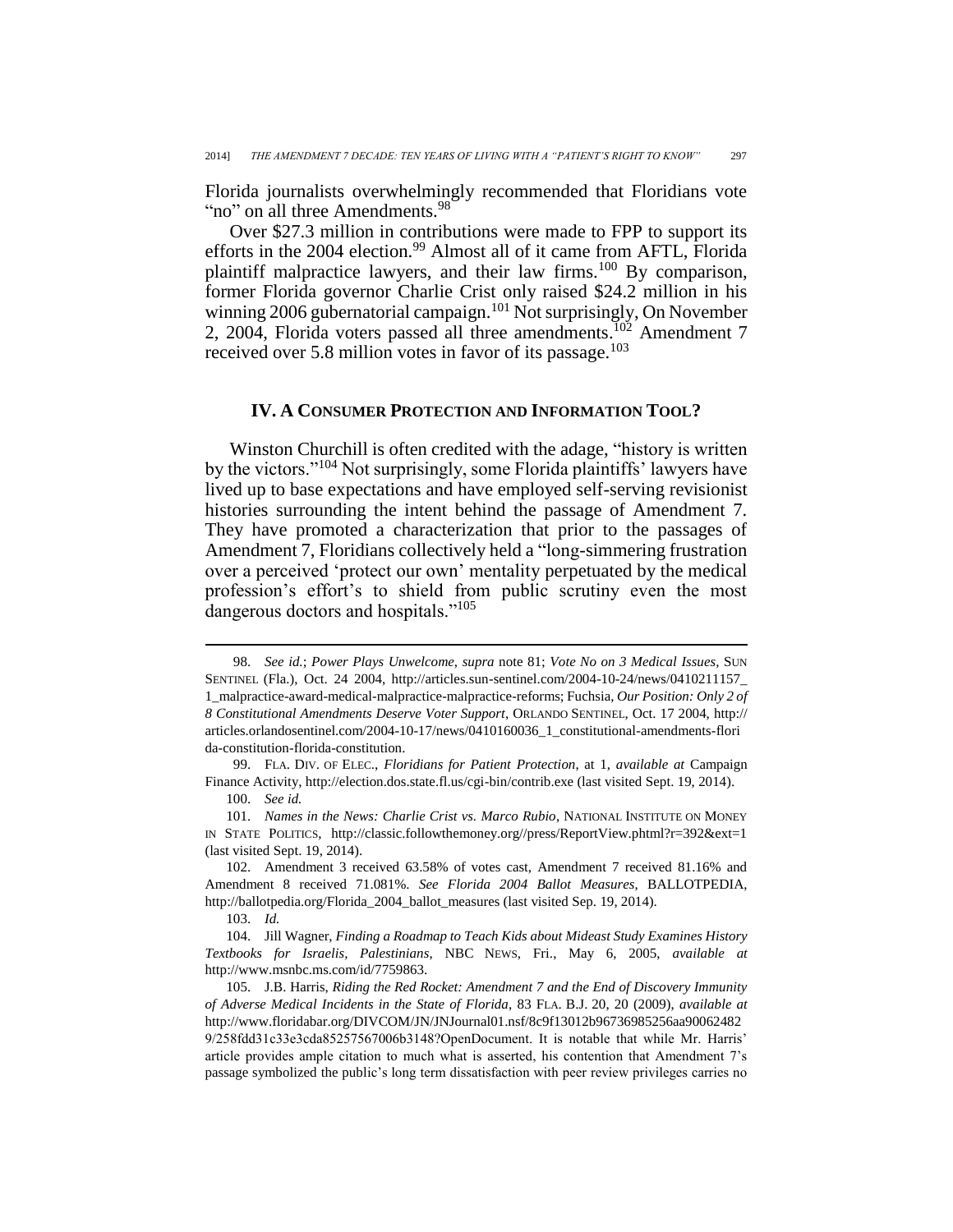But as has been attributed to four-term U.S. Senator Daniel Patrick Moynihan, "everyone is entitled to his own opinion, but not his own facts."<sup>106</sup> There is simply no citable evidence that prior to Amendment 7, Florida's peer review system was subject to any sort of reform effort lead by citizen groups. While a number of commenters legitimately criticize the efficacy of peer review (and in some cases severely),  $107$  authentic peer review critics have not been inclined to portray the passage of Amendment 7 in such simplistic and erroneous terms.<sup>108</sup> The tragedy of these distortions is that once they are printed, like a false rumor, they are perpetuated by others.

Take for example a 2013 law journal article that states: "Amendment 7's passage came to symbolize the public's long-standing frustration over a perceived 'protect our own' mentality that shielded from public scrutiny even the most dangerous doctors and hospitals."<sup>109</sup> This is almost a direct quote from the article cited in the previous paragraph, which was authored by a Florida trial lawyer post-passage of Amendment 7 that carries no citation.<sup>110</sup> Maybe credit should be given those plaintiff trial lawyers who have made token attempts at being intellectually honest with comments like "[The *Buster* case] . . . opens the door to that kind of public dissemination which may result in turning what was initially intended as a retaliatory amendment into the greatest public service that trial lawyers have ever performed."<sup>111</sup>

Perhaps the most ignoble and harmful byproduct of the makeover of AFTL's original retaliatory intent behind Amendment 7 has been a uniform presumption that it is utilized by patients to better determine from whom they should seek health care and evaluate the quality and fitness of health care providers currently rendering service to them.<sup>112</sup>

citation. *Id*.

<sup>106.</sup> *Daniel Patrick Moynihan*, WIKIQUOTE, http://en.wikiquote.org/wiki/Daniel\_Patrick\_ Moynihan (last updated May 3, 2014).

<sup>107.</sup> *See* Yann H.H. van Geertruyden, *The Fox Guarding the Henhouse: How the Health Care Quality Improvement Act of 1986 and State Peer Review Protections Statutes Have Helped Protect Bad Faith Peer Review in the Medical Community*, 18 J. CONTEMP. HEALTH L & POL'Y 239, 252**–**53 (2001). "While it is important to keep the peer review proceeding confidential in civil trials involving malpractice claims, physicians should have the right to inspect and offer evidence of bad faith discovered at the peer review proceedings." *Id.* at 268.

<sup>108.</sup> *See Statement of Joanne Doroshow Executive Dir., Ctr. for Justice & Democracy, before the Governor's Select Task Force on Healthcare Professional Liability Insurance*, (Oct. 21, 2002), *available at* centerjd.org/system/files/FloridaTestimony.pdf.

<sup>109.</sup> Brendan A. Sorg*, Is Meaningful Peer Review Headed Back to Florida?*, 46 AKRON L. REV. 799, 814 (2013).

<sup>110.</sup> *See* Harris, *supra* note 105, at 20.

<sup>111.</sup> Ted Babbitt, *Patient's Right to Know*, BABBITT, JOHNSON, OSBORNE, & LE CLAINCHE, P.A., *available at* http://www.babbitt-johnson.com/2009/January-2009.pdf.

<sup>112.</sup> *See* Robert C. Weill, *Buster and the Continuing Saga over the Patients' Right-to-Know-About-Medical-Incidents-Amendment*, 28 TRIAL ADVOC. Q. 14, 14 (2009).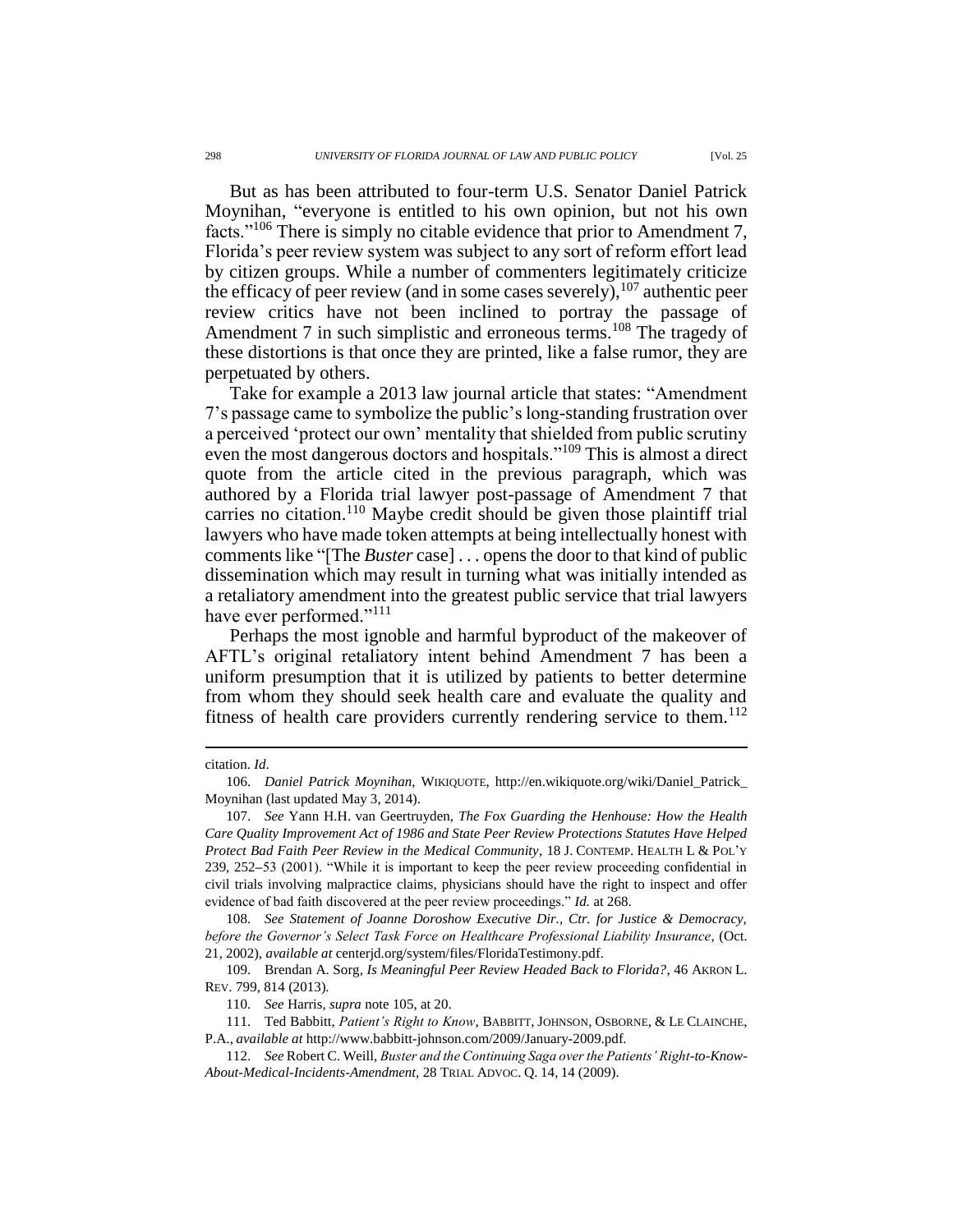Before it reached the ballot, Amendment 7 was craftily veiled as a consumer information tool.<sup>113</sup> During the Florida Supreme Court's advisory opinion review for single-subject, ballot title, and summary standards,<sup>114</sup> lawyers for Floridians for Patient Protection argue that, combined with the title, "Patients' Right to Know About Adverse Medical Incidents," Amendment 7's summary made it clear that the amendment was referring to "consumer information."<sup>115</sup> FFP representatives echoed this invented intent during the campaign, claiming that knowledge gained under Amendment 7 would be used to choose the best doctors and hospitals: "We can find out the reputation of our hair dressers or auto mechanics but not our doctors. It's ludicrous for something as important as your health care."<sup>116</sup> After the amendment's passage, the Florida Supreme Court unfortunately endorsed the consumer information tool pretense of the Amendment in its *Buster* decision:

While we have differed in some respects with the opinion of the Fifth District in *Buster*, we cannot improve upon Judge Sawaya's concluding comments:

We believe that Amendment 7 heralds a change in the public policy of this state to lift the shroud of privilege and confidentiality in order to foster disclosure of information that will allow patients to better determine from whom they should seek health care, evaluate the quality and fitness of health care providers currently rendering service to them, and allow them access to information gathered through the self-policing processes during the discovery period of litigation filed by injured patients or the estates of deceased patients against their health care providers.<sup>117</sup>

Post-passage, this quote was seized upon and expanded by the plaintiff's bar. AFTL lawyers claimed that doctors were "hiding behind peer review to protect each other and that the public should have access to information about a hospital's track record with infection rates, adverse incidents, and other mistakes in order to make an informed decision about

<sup>113.</sup> *Id.*

<sup>114.</sup> FLA. STAT. § 101.161(1) (2014); *see generally* FLA. CONST. art. II, § 3.

<sup>115.</sup> Mark D. Killian, *Academy, FMA Square off over Amendments*, FLA. B. NEWS, July 1, 2004, at 2; Laura V. Yaeger, *Amendment 7: Medical Tradition v. The Will of the People: Has Florida's Peer Review Privilege Vanished?,* 13 MICH. ST. U.J. MED. & L. 123, 127 (2009).

<sup>116.</sup> Cherie Black, *Patient Could Examine Docs*, FLA. TIMES-UNION, Oct. 29, 2004 (quoting Melinda Hause, a board member of FPP), http://jacksonville.com/tu-online/stories/102904/met\_ 17046452.shtml.

<sup>117.</sup> Fla. Hosp. Waterman, Inc. v. Buster, 984 So. 2d 478, 494 (Fla. 2008) (quoting Fla. Hosp. Waterman, Inc. v. Buster, 932 So. 2d 344, 355**–**56 (Fla. 5th DCA 2006)).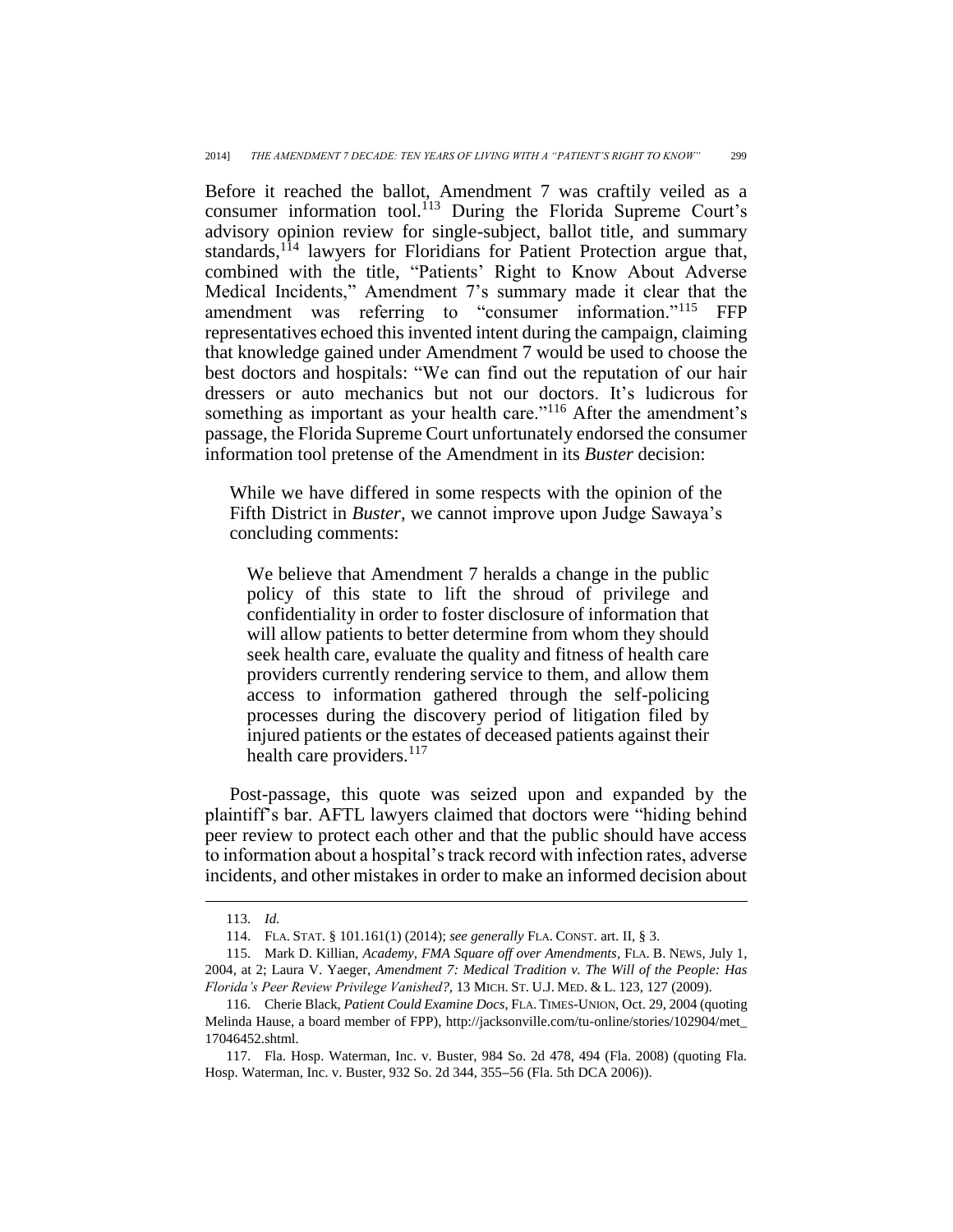where to seek medical care."<sup>118</sup> FPP/FTLA lawyers have continued to claim that Amendment 7 was designed to allow prospective patients to have "all the information available" about a physician's qualifications or competence before being treated.<sup>119</sup> Plaintiff's attorney Sean Domnick, who handled the *Buster* case for the plaintiffs at the trial level and argued the appeal before the Florida Supreme Court has been quoted as saying "people want to [have control] and they're entitled to have control over their own health care decision-making." <sup>120</sup> Furthermore, he stated "but you can't make a decision [about health care] if you don't have the information."<sup>121</sup> AFTL successor organization the Florida Justice Association president Frank Petosa, has said when discussing Amendment 7 that selecting a doctor can be a life-or-death decision, so patients should know if their physician has made past mistakes. "It should not be swept under the rug in a cloud of secrecy.<sup>7122</sup>

### **V. DO PATIENTS KNOW (OR CARE) ABOUT "A PATIENT'S RIGHT TO KNOW"? A HOSPITAL RISK MANAGERS SURVEY**

Although the plaintiffs' bar consistently cites to the number of Floridians who voted for Amendment 7 as proof of the Amendment's popularity, after leaving the voting booth, the general public quickly took no further notice of "a patient's right to know" as disputes over its scope and the subsequent implementing statute worked their way through the court system.<sup>123</sup> Reflecting the true intent of Amendment 7, it is illuminating to note that it contains no provision requiring notification to patients of the existence of their right to query about adverse incidents.<sup>124</sup> Unsurprisingly, there is no record of any of the parties involved in Amendment 7's passage taking up the cause of informing patients of their "right to know." It is well understood by those responsible for responding to Amendment 7 requests that the Amendment has not been used for

<sup>118.</sup> Liz Freeman, *Voters OK Trio of Medical Malpractice Amendments*, NAPLES NEWS, Nov. 10, 2004 (on file with author).

<sup>119.</sup> *See* Coombs, *supra* note 16, at 394**–**95, 419; Babbitt, *supra* note 111.

<sup>120.</sup> Stephan Stock*, I-Team: Ignoring Patients' Right to Know*, CBS4 Miami (May 23, 2011, 10:52AM) (quoting Sean Domnick, plaintiff's trial lawyer in the Buster case), http://miami.cbslocal.com/2011/05/23/i-team-ignoring-patients-right-to-know/.

<sup>121.</sup> *Id.*

<sup>122.</sup> Bill Kaczor, *Hospitals Lose Florida Court Fight Against Patients' Right To Know*, DAILY REP. (Mar. 7, 2008) (quoting Florida Justice Association President, Frank Betosa), http://www.dailyreportonline.com/id=1202552309564/Hospitals-lose-Florida-court-fight-agains t-patients'-right-to-know?slreturn=20140414141807#ixzz2zFULYKyj.

<sup>123.</sup> Liz Freeman, *Resolving 'Right to Know' Will Take Time*, NAPLES DAILY NEWS (July 3, 2006, 12:02AM), http://www.naplesnews.com/news/local-news/supreme\_court\_untangle\_patien ts\_right\_know.

<sup>124.</sup> FLA. CONST. art. X, § 22.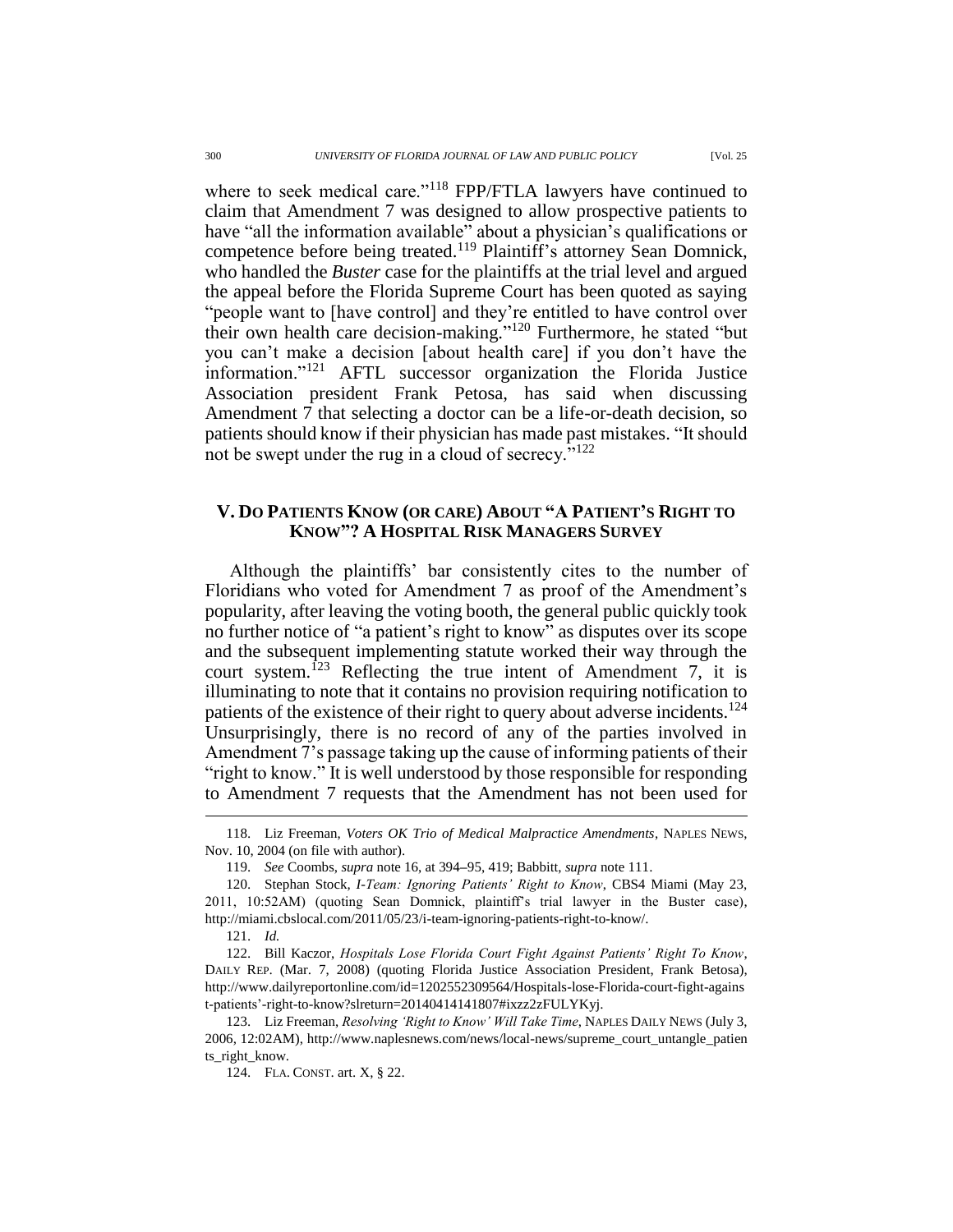anything other than a litigation tool.<sup>125</sup> However, there has been no data to authenticate this supposition or what the Amendment has cost in terms of time and legal expense. To better understand what is precipitating Amendment 7 requests, in July of 2013, as a part of this Article, we prepared and conducted a survey of licensed Florida risk managers of the 218 acute care hospitals in Florida.<sup>126</sup> Under Florida law, hospitals are required to maintain an internal risk management program that includes the retention of a licensed risk manager who is responsible for implementation and oversight of the facility's risk management program. <sup>127</sup> Our findings provided many insights into the consequences of Amendment 7 and speak to its lack of meaningful benefits and negative fallout.

### A. *Population and Survey Sample*

An alphabetical listing of acute care hospitals was obtained from the Florida Agency for Health Care Administration (AHCA).<sup>128</sup> This list was cross-referenced with a list of licensed risk managers in the State of Florida from the Florida Society for Healthcare Risk Management and Patient Safety (FSHRMPS) to match which risk managers represented which acute care hospitals.<sup>129</sup> The Board of Directors of FSHRMPS was contacted about this survey and gave their support of the project.<sup>130</sup>

A total of 182 e-surveys were sent to hospital risk managers which enjoyed 45.6% response rate, encompassing a total of 83 facilities, or 38% of acute care facilities in Florida.<sup>131</sup> Our survey has a 95% level of certainty with a margin of error of +/- 7.96%. Twenty-seven Florida counties were represented in the sample population, and they were evenly distributed across all geographic regions across the state.<sup>132</sup>

### B. *Survey Methodology and Approach*

Phone calls were made to each facility risk manager to confirm the correct individual was responding for the facility and to explain the

<sup>125.</sup> *See* Coombs, *supra* note 16, at 395; James C. Sawran & Robert C. Weill, *Amendment 7: Will the Patient's Right to Know Come at Too High a Price?*, 24 TRIAL ADVOC. Q. 7, 9 (Spring 2005).

<sup>126.</sup> *Hospital Beds and Services List*, FLA. AG. FOR HEALTH CARE ADMIN. (July 2013), *available at* http://ahca.myflorida.com/MCHQ/CON\_FA/Publications/docs/HospBedSrvList/Jul 2013\_HospitalBedsandServicesList.pdf.

<sup>127.</sup> FLA. STAT. § 395.0197(1)**–**(2) (2007).

<sup>128.</sup> FAHCA Acute Care Hospital List (on file with authors).

<sup>129.</sup> FSHRMPS Licensed Risk Manager List (on file with authors).

<sup>130.</sup> FSHRMPS Board of Directors Interviews (transcripts on file with authors).

<sup>131.</sup> Hospital Risk Manager E-Survey Results (on file with authors).

<sup>132.</sup> *Id.* (on file with authors).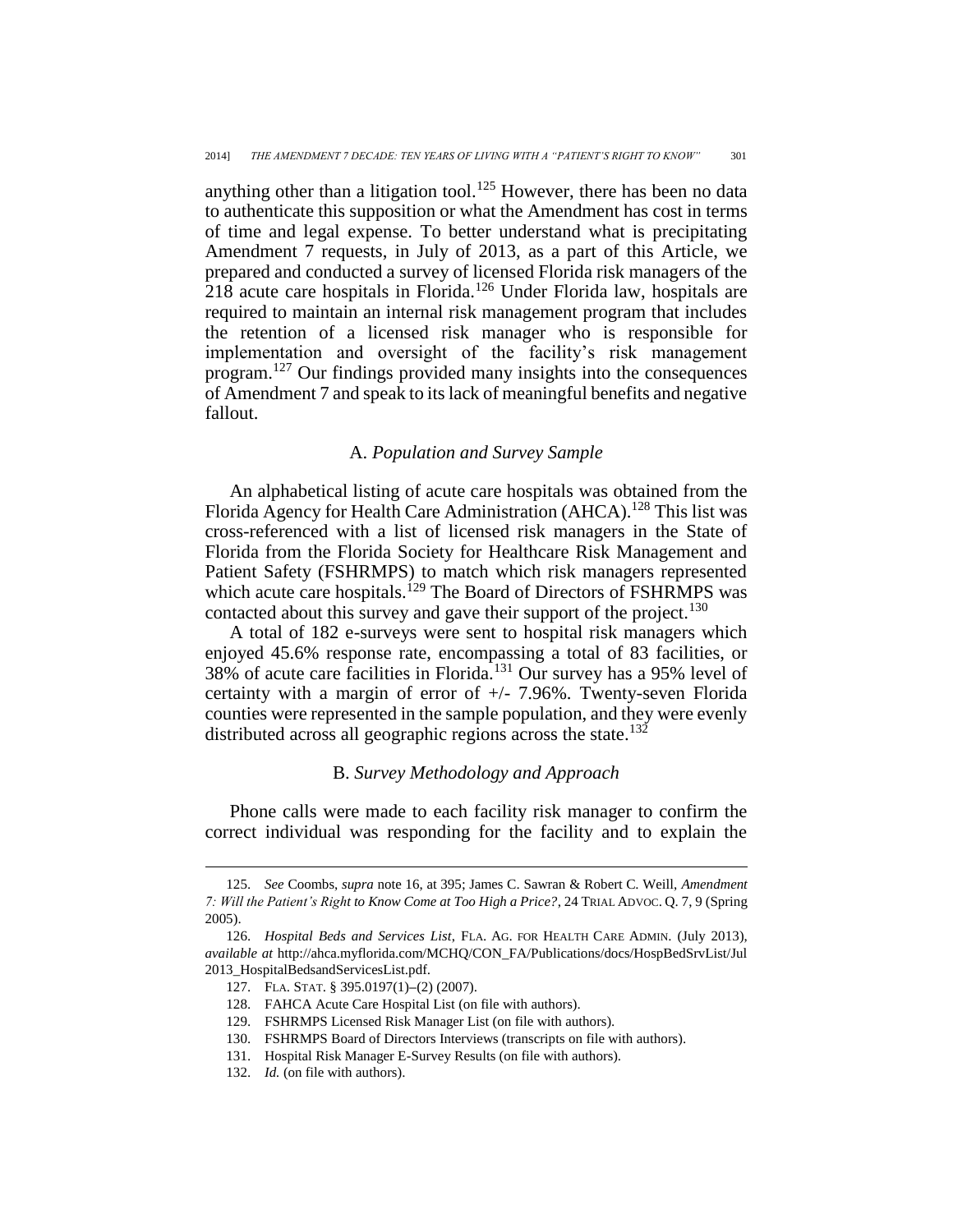purpose of the Amendment 7 e-survey project. Risk managers were informed that their names would be kept confidential and that deidentified aggregate data would be shared with the FSHRMPS membership upon completion of the study. The e-survey was designed with simplicity in mind and consisted of 13 short multiple-choice questions and one narrative comment question. <sup>133</sup> Three follow-up notices were sent to those who did not respond within ten days of the esurvey being sent and a separate thank-you was sent to all participants.

### **Survey Findings and Analysis**

Respondents reported receiving a total of 767 Amendment 7 requests between 2004 and 2013. The survey results indicated that 88% (+/- 5.2%) of respondents had received at least one Amendment 7 request from 2004 to 2013, while 79% (+/- 6.5%) of respondents have received Amendment 7 requests every year since the passage of Amendment 7 in 2004. The majority of respondents (79% (+/- 6.5%)) indicated they received between 1 and 9 requests per year. Some respondents in counties with large populations (such as Miami-Dade) reported receiving more than ten Amendment 7 requests per year.

An overwhelming 98.04% (+/- 2.2%) of respondents reported that all (100%) of their Amendment 7 requests stemmed from or resulted in litigation. When this response is coupled with the reported 8 to 40+ work hours that 84% (+/- 5.8%) of respondents indicated are required to respond to a single request, the impact Amendment 7 has had on Florida hospital workforces and budgets comes into focus. As an example, one hospital in a small Florida county indicated receiving 25 Amendment 7 requests requiring 8-16 hours each in response time of 200 to 400 hours total. Another cost to facilities is increased legal defense fees. For example, 86% (+/- 5.5) of respondents routinely engage outside legal counsel in responding to Amendment 7 requests.

<sup>133.</sup> *Id.* (on file with authors).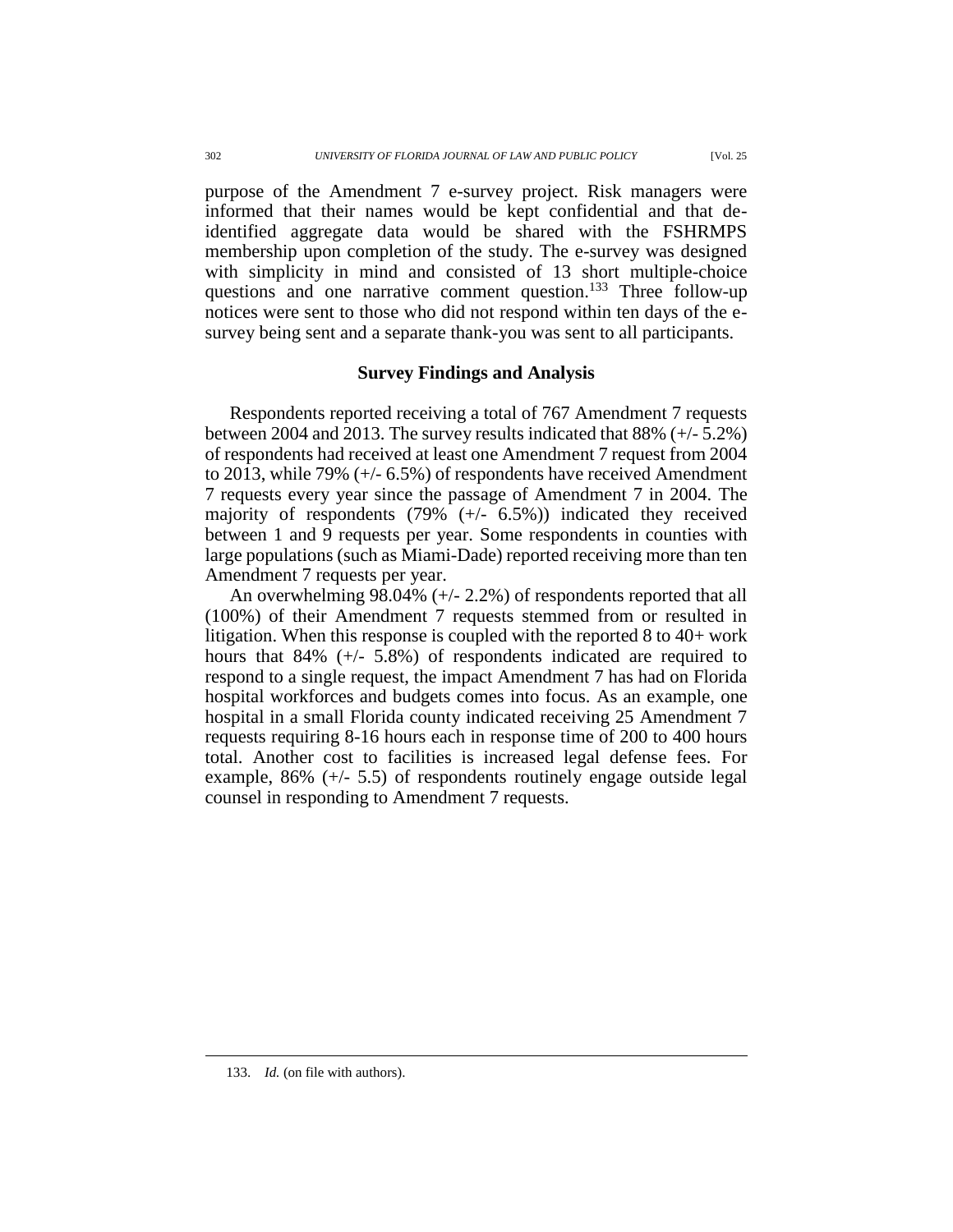

### FIGURE 1: AVERAGE WORK HOURS REQUIRED TO RESPOND TO A SINGLE **AMENDMENT 7 REQUEST**

Less than one percent  $(0.98\% (+/- 1.6\%))$  of Amendment 7 requests received by respondents are reported to have come from prospective patients interested in selecting prospective health care services. <sup>134</sup> An equally low number  $(0.98\% (+/- 1.6))$  of requests were from patients interested in health care services they were currently receiving. 135 Responses to these questions (Questions 7 and 8) were cross-referenced with the final narrative question, which asks "Do you think that Amendment 7 is being used by patients to make informed health care decisions? Please provide your thoughts on whether patients are using Amendment 7 requests to make decisions on prospective or current health

<sup>134.</sup> *Id.* (on file with authors).

<sup>135.</sup> *Id.* (on file with authors).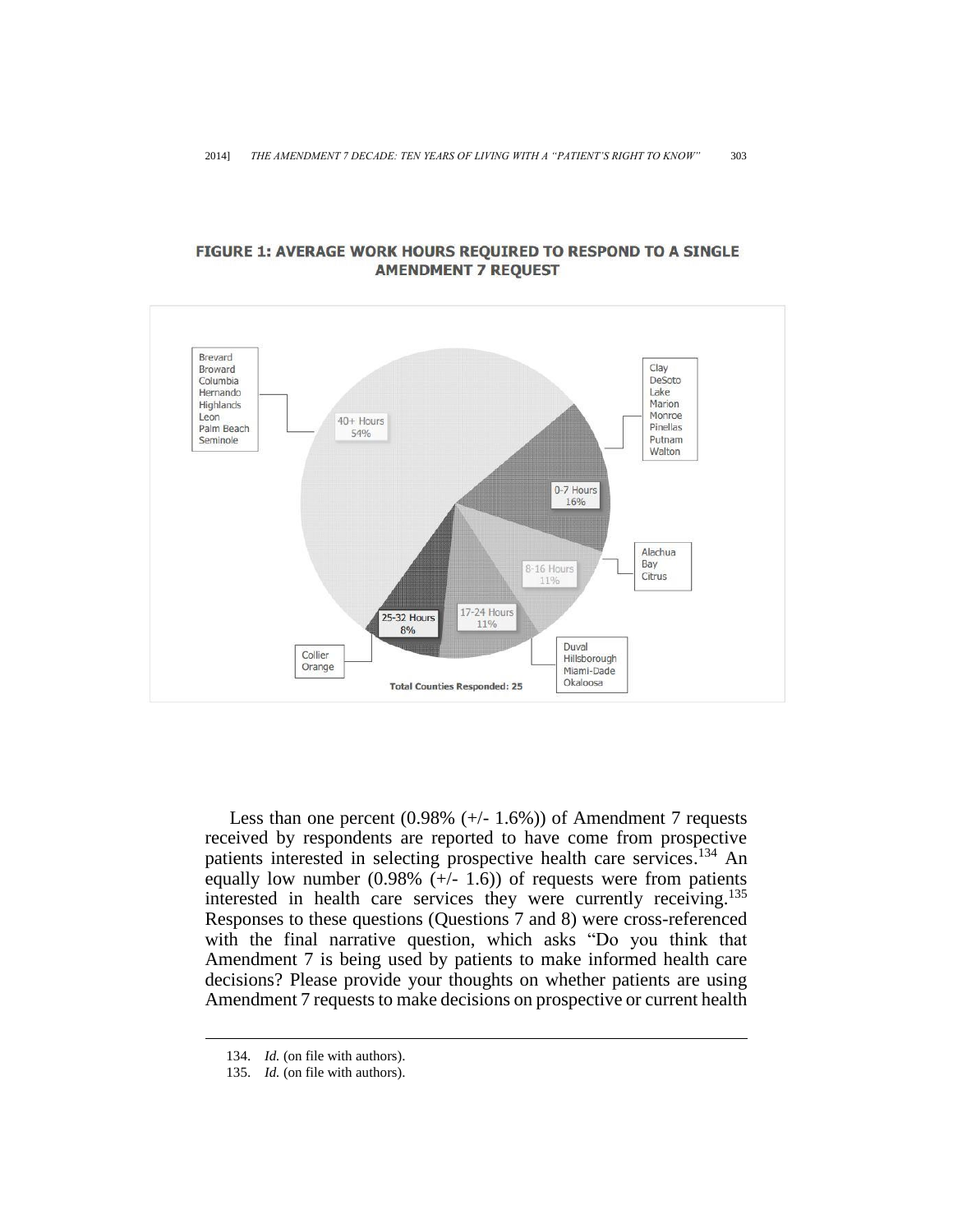care treatment at your facility." Of the three respondents who answered they had received requests from patients interested in selecting prospective health care services or who are interested in health care services they are currently receiving, we received the following responses to the final narrative question:

"In my opinion, I do not think that patients are using amendment 7 requests to make decisions on prospective or current health care treatment, most if not all requests using Amendment 7 comes from attorney offices on behalf of patients with litigation in mind."

"It's only a tool for plaintiff attorneys."

When the law first passed, we did have a few phone calls requesting their adverse incident reports. We have not seen this since. I do not feel Amendment 7 is being used by patients to make informed health care decisions. This would include prospective or current health care treatment. Every NOI we currently get has an Amendment 7 request.<sup>136</sup>

<sup>136.</sup> NOI = Notice of intent to initiate litigation. In Florida, prior to filing a complaint for medical negligence, a claimant is required to notify each prospective defendant of their intent to initiate litigation. FLA. STAT.  $\S$  766.106(2)(a) (2013). These Notices of Intent are generally accompanied by informal discovery requests. A failure to respond by a prospective defendant "is grounds for dismissal of claims or defenses ultimately asserted." FLA. STAT.  $\S$  766.106(2)(a) (2013).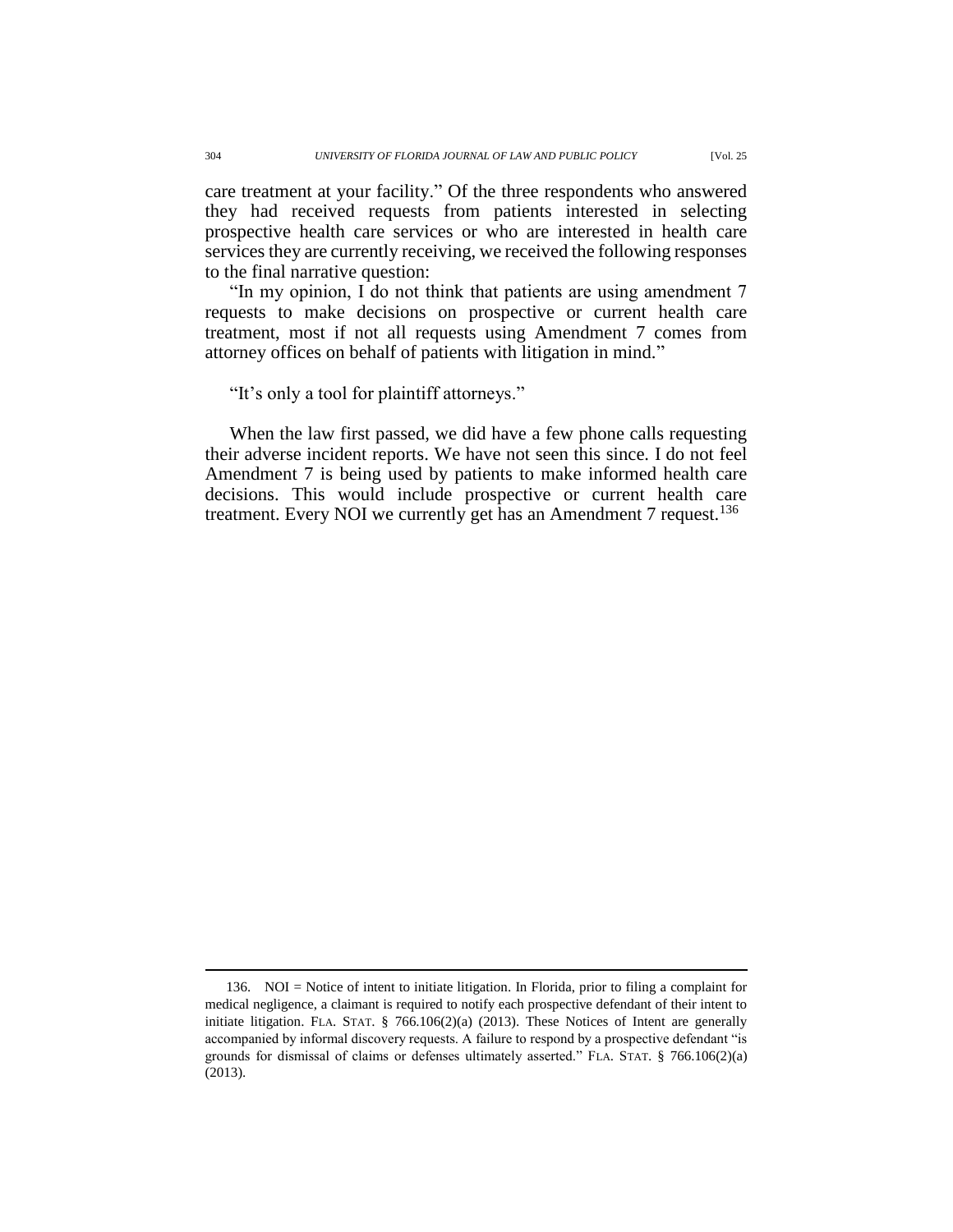

## **FIGURE 2: SOURCES OF AMENDMENT 7 REQUESTS**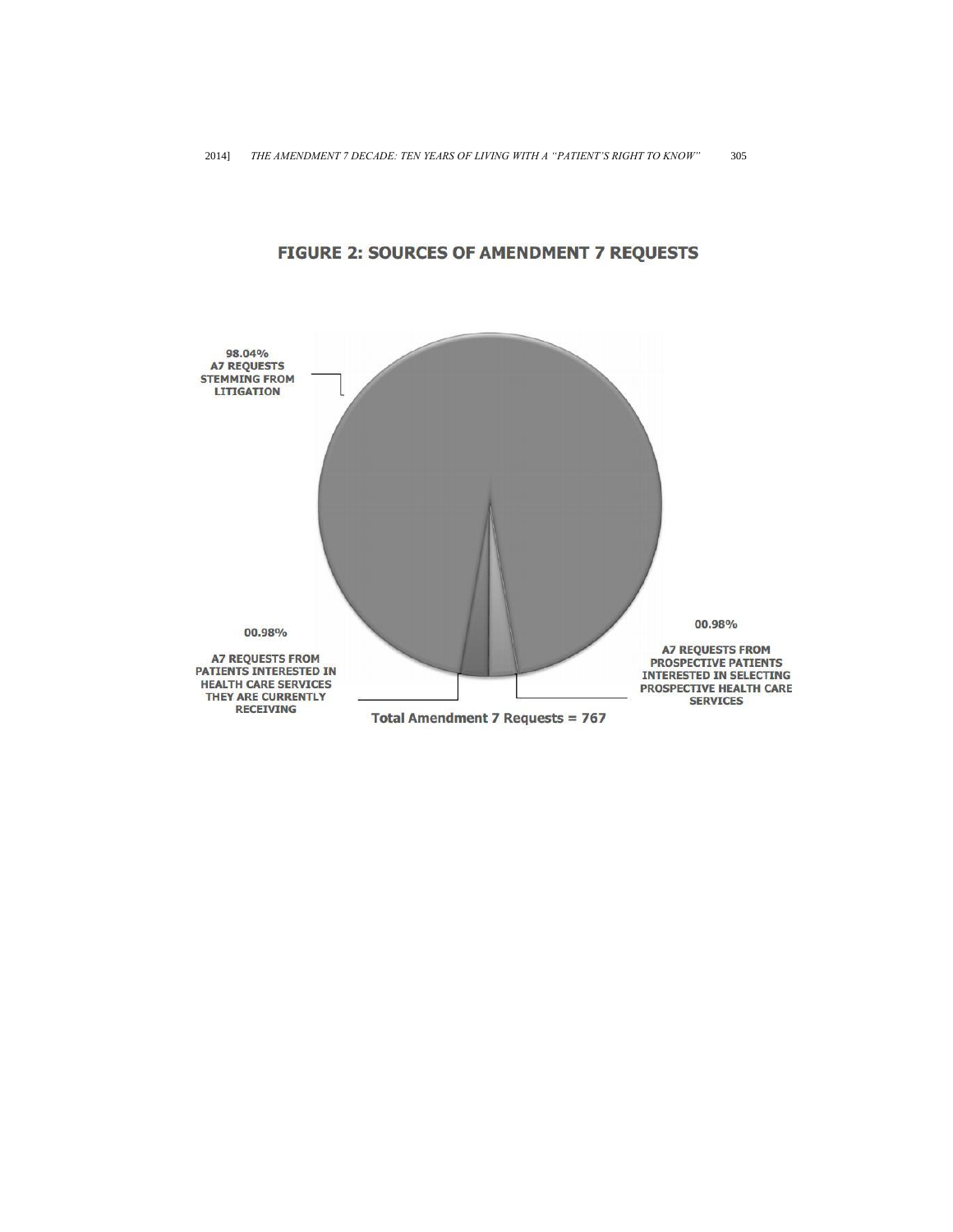# Table 1: Do you think Amendment 7 is being used by patients to make informed health care decisions?

- My experience to date with Amendment 7 requests have all been generated by plaintiffs counsel, not by patients.
- . It is only a tool for plaintiff attorneys.
- . I have never received an Amendment 7 request from anyone other than a malpractice lawyer.
- . No, but mostly because consumers are not aware of the Amendment.
- All requests for Amendment 7 is submitted by plaintiff attorneys, a lot of time and effort go into attempting to keep attorneys from having access to hospital data, incident reports other than the identified patient's and root cause analyses. Time and effort of having depositions of risk managers, hospital administrators, medical staff services and actual team members.
- \* My experience has been with plaintiff attorneys seeking this information. Their demands/requests have been time consuming and has not identified any benefit to support their claim.
- . No. Patients use the data from the various databases that are available (i.e. Hospital Compare, ISMP, MyFlorida and others) on which to base their decisions for where to receive their healthcare. The content within any items related to Amendment 7 requests are so sketchy or bland as to be rather nebulous. This data is also not compared using common denominators with other like organizations making it more anecdotal in nature than something that is useful.
- It is being used by ambulance chasing lawyers to inflate and dramatize their demands.
- . Absolutely not. The only requests we receive are attorney requests, most plaintiff attorneys who are filing legal action against us or preparing to file. The current Amendment 7 needs to be removed.
- Not being used to make informed health care decisions. Only requests is from attorneys.
- Amendment 7 information is used for litigation purposes, the request is 100% plaintiff counsel.
- At this time, no patient in our area has made a request to our hospital for records related to Amendment 7.
- No. It is being used by plaintiff attorneys.
- In my opinion, I do not think that patients are using Amendment 7 requests to make decisions on prospective or current health care treatment. Most if not all requests using Amendment 7 come from attorney offices on behalf of patient with litigation in mind.
- . Patients are not using Amendment 7 to make decision on prospective or current health care treatment.

### **VI. TEN YEARS OF AMENDMENT 7**

After a decade of reflection, the ballot initiative battles of 2004 caused by the physician versus attorney feud were an unquestionable fiasco for health care in Florida. The millions of dollars the FMA spent were essentially wasted as Amendment 3 fell victim to its own wording. Rather than stating a direct cap on attorney's fees, Amendment 3 was written as "claimant's right to fair compensation" that sets the percentage of recovery a claimant is entitled to receive.<sup>137</sup> Post-enactment, Amendment 3 was determined by the Florida Supreme Court to create a personal right,

<sup>137.</sup> FLA. CONST. art. I, § 26.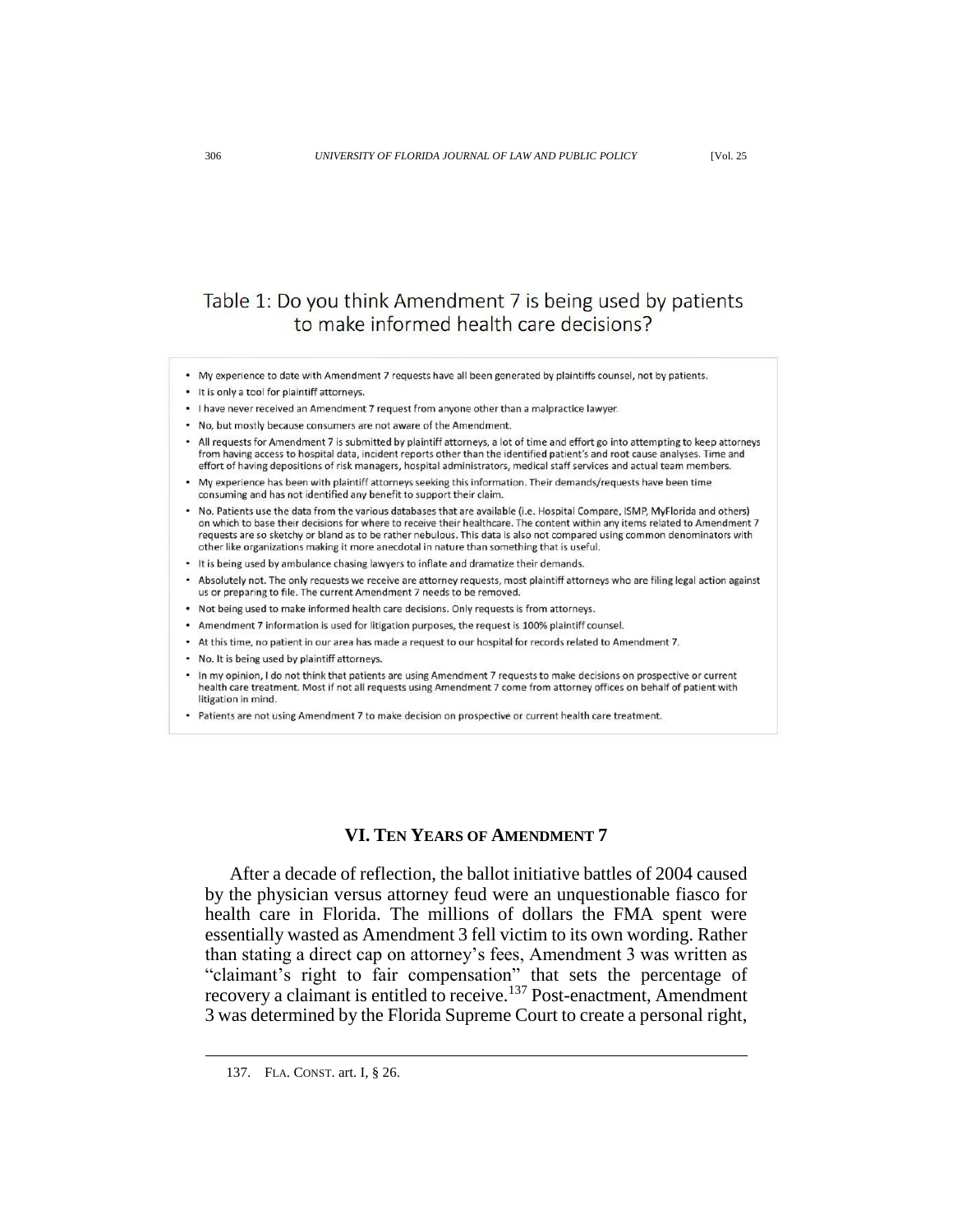which directly benefited the medical malpractice claimant and, like other fundamental constitutional rights, could be fully waived.<sup>138</sup> Trial lawyers have stated they were "more clever than their physician counterparts" and found a way to "circumvent" the medical establishment's amendment, which some characterized as physicians' "attempts at insulating themselves from medical malpractice lawsuits."<sup>139</sup> According to the AFTL's leadership, Amendment 3 is easily sidestepped by having clients sign waivers of their Amendment 3 rights, which happens on a regular basis, resulting in no real loss of business to the Plaintiff's bar.<sup>140</sup> Curiously, and perhaps tellingly, this option for sidestepping Amendment 3 was openly being discussed by plaintiff attorneys the day after Amendment 3 passed.<sup>141</sup> If AFTL had truly been "clever" and thought of this work-around before the election, it begs the question as to why its members bothered to fight Amendment 3 at all and why their retaliatory initiatives were necessary.

While the loss of any true efficacy from the passage of Amendment 3 was another in a long line of ballot initiative missteps on the part of the FMA, its direct consequence, the passage of the retaliatory Amendment 7, has been a far greater cause of detriment to health care and patient safety in Florida. Along with the infamous "Pregnant Pig" and "Bullet Train" amendments,<sup>142</sup> Amendment 7 has become an exemplification of the shortcomings of Florida's often criticized ballot initiative process<sup>143</sup> due to the way it practically bypassed of all three branches of government to allow the immediate elimination of decades-long statutory peer review privileges overnight, with nothing but the broadest language to initially aid in interpreting its vague parameters.<sup>144</sup> Amendment 7's passage did

<sup>138.</sup> *See* Comments and Objections to Proposed Amendment to Rules of Professional Conduct by Floridians for Patient Protection, Inc. at 11, *In re* Pet. to Amend Rules Regulating the Florida Bar, Rule  $4-1.5(f)(4)(B)$  of the Rules of Professional Conduct (2005) (No. SC05-1150), *available at* http://www.law.fsu.edu/library/flsupct/sc05-1150/05-1150patientprotection.pdf.

<sup>139.</sup> Ted Babbitt, *Doctors Still Fighting Disclosure*, BABBITT, JOHNSON, OSBORNE & LE CLAINCHE, P.A., [http://www.babbitt-johnson.com/2009/September-2009.pdf.](http://www.babbitt-johnson.com/2009/September-2009.pdf) *See also* Babbitt, *supra* note 111.

<sup>140.</sup> *See* Coombs, *supra* note 16, at 391.

<sup>141.</sup> *Florida Doctors, Lawyers at Odds Over Effects of Malpractice Amendments*, INS. J., Nov. 5, 2004, http://www.insurancejournal.com/news/southeast/2004/11/05/47480.htm (last visited Sept. 28, 2014).

<sup>142.</sup> The amendment makes it unlawful for "any person to confine a pig during pregnancy in an enclosure, or to tether a pig during pregnancy, on a farm in such a way that she is prevented from turning around freely." *Florida Animal Cruelty, Amendment 10 (2002)*, BALLOTPEDIA, http://ballotpedia.org/Florida\_Animal\_Cruelty,Amendment\_10\_(2002) (last visited May 14, 2014). *See also* Bill Kaczor, *Fla. Pregnant Pig Amendment has Lasting Legacy*, FLA. TIMES-UNION, Oct. 31 2008*, available at* http://jacksonville.com/apnews/stories/103108/D945D9T00. shtml.

<sup>143.</sup> *Id.*

<sup>144.</sup> *See generally* Edward J. Carbone, *Discoverability of Records of Adverse Medical*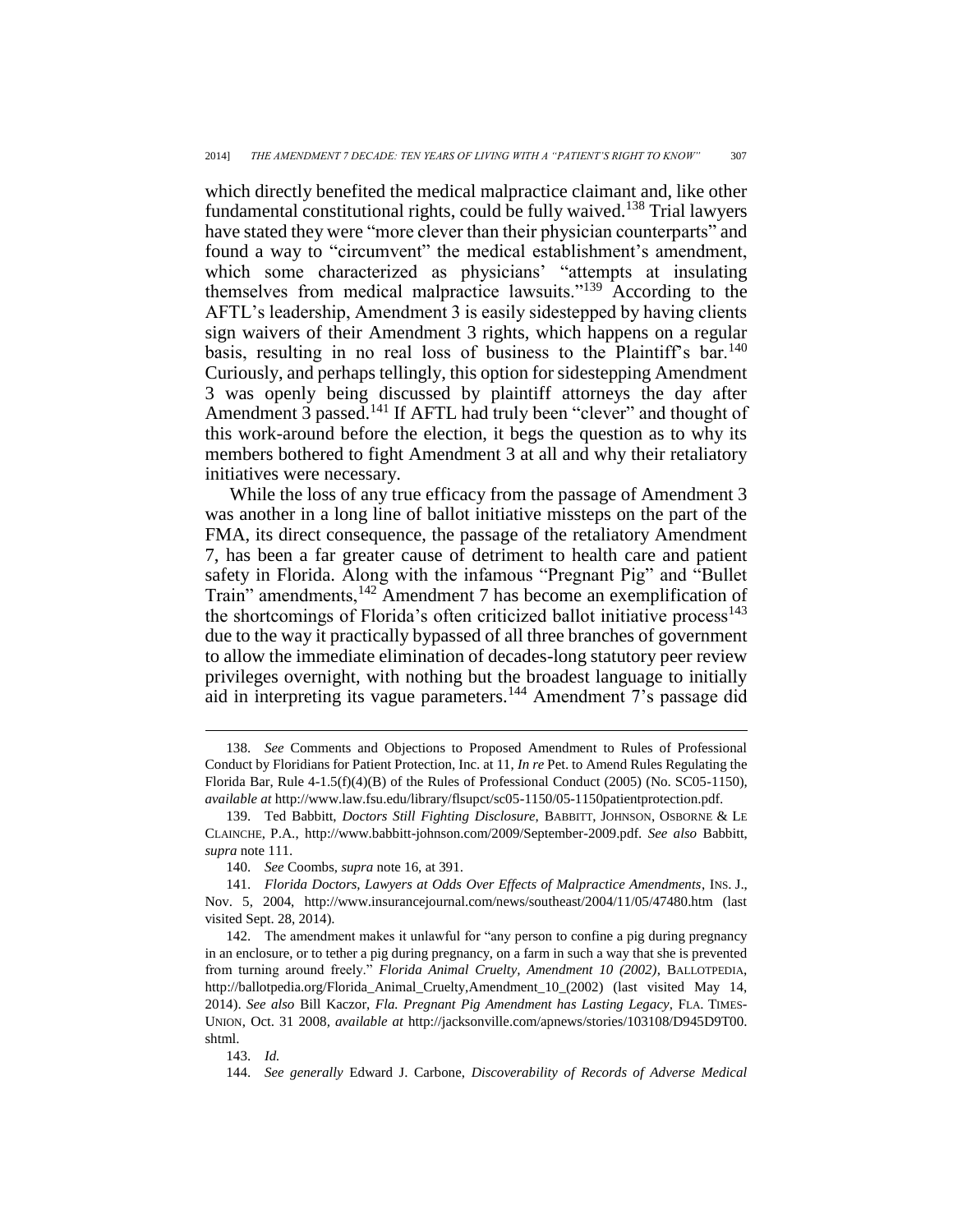nothing to alter the fact that peer review, credentialing, event investigations, quality assurance, and risk management activities are still very much required of Florida hospitals and health care providers by various statutes.<sup>145</sup> And while it may be impossible to maintain a precise count, between 2004 and 2014, there have been thousands of Amendment 7 discovery requests to Florida physicians, hospitals, and care providers.<sup>146</sup> The resulting turmoil left Florida health care providers seeking direction on what records were discoverable, who can request records, and what the process should be for identifying and producing the records.<sup>147</sup> Virtually every meaningful attempt over the past ten years to either legislatively or judicially place Amendment 7 into a workable context for Florida hospitals and health care providers in light of their mandatory federal and state obligations to maintain peer review and procedures and systems for risk management, quality improvement, and patient safety has been found to violate the comprehensive rights granted under the amendment.<sup>148</sup> For a telling example of one of the unforeseen

146. The Florida Hospital Association by 2008 was found to have received 400 Amendment 7 requests alone. *See* Florida Hosp. Assoc. v. Viamonte, No. 4:08cv312–RH/WCS, 2008 WL 5101755, at \*2 (N.D. Fla. Nov. 26, 2008).

147. Sharon Roberts, *What Remains of Peer Review After Amendment 7?*, S. FLA. HOSP. NEWS (July 2010), *available at* http://southfloridahospitalnews.com/page/What\_Remains\_ of\_Peer\_Review\_After\_Amendment\_7/5608/1/.

148. *See* FLA. STAT. § 381.028 (2013) (enabling statute for Amendment 7); *see also* W. Fla. Reg'l Med. Ctr., Inc. v. See, 79 So. 3d 1, 11**–**13 (Fla. 2012) (holding that FLA. STAT. § 381.028(7)(b)(1) (2013) unconstitutionally limits Amendment 7 and that the Health Care Quality and Improvement Act of 1996, 42 U.S.C. § 11101(2) (1997) does not federally preempt Amendment 7); *Buster*, 984 So. 2d at 490 (holding that the Legislature's interpretation of Amendment 7's intent when crafting FLA. STAT. § 381.028 (2007) was too restrictive, although the statute itself did not extend so far as to be unconstitutional). However, the Court further held that because Amendment 7 applies retroactively and is presumptively self-executing, it preempts longstanding immunity and privileges. FLA. STAT. §§ 395.0191(8) (2006), 395.0193(8) (2007), 766.101(5), 766.1016(2) (2003); Bartow HMA, LLC v. Kirkland, 126 So. 3d 1247, 1252–53 (Fla. 2d DCA 2013) (holding that Amendment 7 trumps applicable statutory discovery protections to the extent documents relate to adverse medical incident reporting); Columbia Hosp. Corp. of S. Broward v. Fain, 16 So. 3d 236, 240–41 (Fla. 4th DCA 2009) (holding that Amendment 7 does not exclude discovery requests that are irrelevant, overbroad, or burdensome); Fla. Eye Clinic, P.A. v. Gmach, 14 So. 3d 1044, 1050 (Fla. 5th DCA 2009) (denying petition for certiorari for review on motion to compel discovery of certain reports on the grounds that Amendment 7 precludes any fact-based work product privilege); Lifemark Hosps. of Fla., Inc. v. Herrera, 981 So. 2d 527, 527 (Fla. 3d DCA 2008) (holding that Amendment 7 applies retroactively); Amisub N. Ridge Hosp. Inc. v. Sonaglia, 995 So. 2d 999, 1001 (Fla. 4th DCA 2008) (extending

*Incidents*, LEXOLOGY (June 10, 2013), http://www.lexology.com/library/detail.aspx?g=a912cd d5-b27d-482a-9661-2acdb55c22f6.

<sup>145.</sup> FLA. STAT. § 395.0191(8) (2006); FLA. STAT. §§ 395.0193(7)**–**(8) (2007); FLA. STAT. §§ 395.0197(6)(c)(7), (9), (11) (2007); FLA. STAT. § 766.101(5) (2014); FLA. STAT. § 766.1016(2) (2003). *See The Amendment 7 Challenge: Is a PSO Hype or Hope?*, FOLEY & LARDNER, LLP (Apr. 29, 2008), http://www.foley.com/the-amendment-7-challenge-is-a-pso-hype-or-hope/ [hereinafter *The Amendment 7 Challenge*].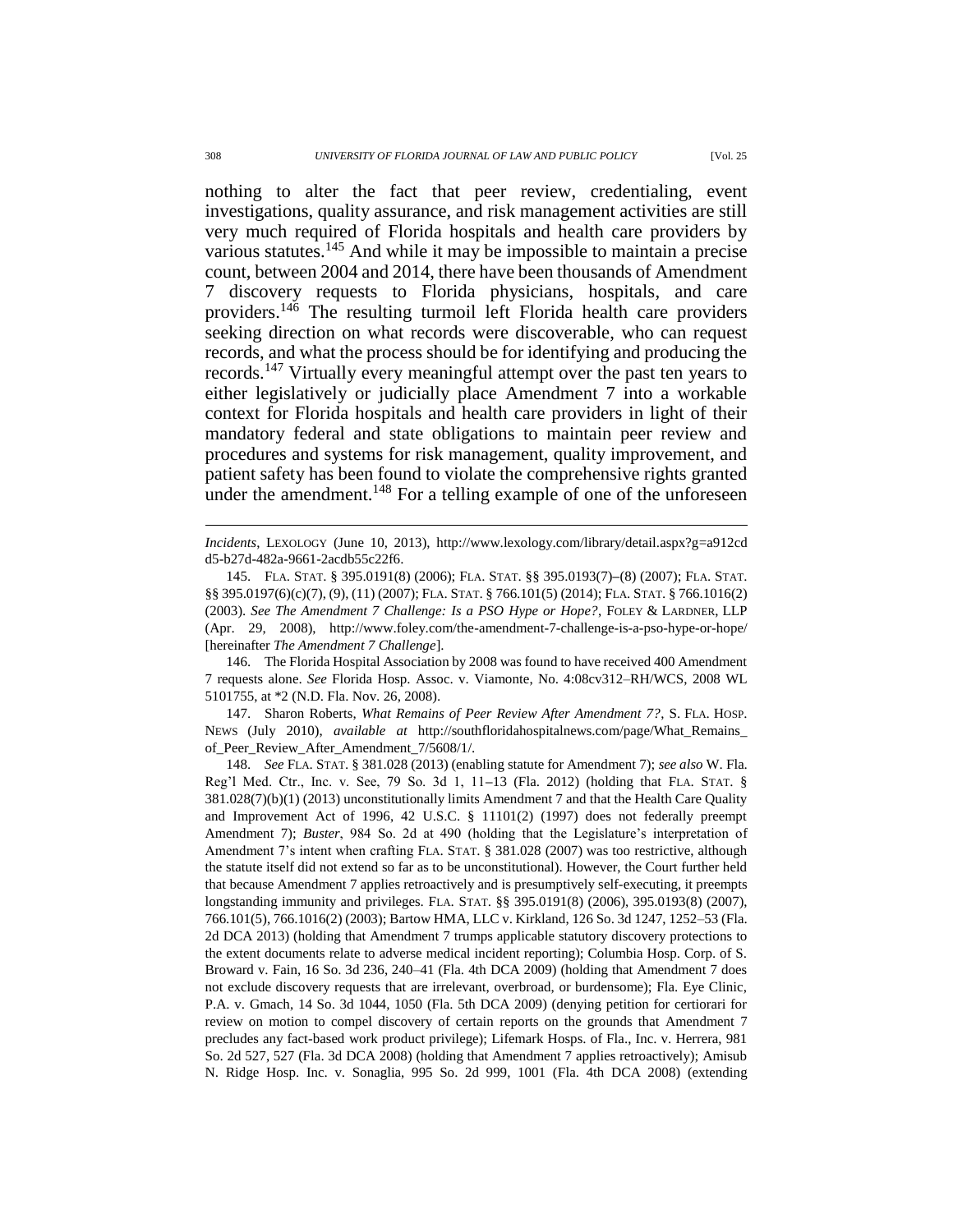consequences of Amendment 7 and the upheaval it caused, one need look no further than then-Florida Supreme Court Justice Charles T. Wells' dissent in the landmark Amendment 7 case *Florida Hospital Waterman v. Buster*. <sup>149</sup> Here, Justice Wells decries the majority's decision that the amendment is to be applied retroactively and thereby encompasses existing records created under the belief they were non-discoverable:

I conclude that the majority's decision is contrary to the law and fundamental fairness. I specifically reject the majority's and the First District's conclusion that the statute, which for over twenty years has protected hospitals' statutorily mandated peer review as part of medical quality assurance, did not establish vested rights that the investigations, proceedings, and records of peer review panels were "not subject to discovery" and could not be introduced into evidence in civil actions. § 395.0193(8), Fla. Stat. (2002). Furthermore, to allow discovery of peer review records containing statements by those who had a right to rely upon the statute's promise that the records would not be discovered or introduced in a civil action is not only legally unsupportable but is fundamentally unfair and puts into jeopardy all statements made based upon the promise of any statutory privilege.<sup>150</sup>

Suggestions to providers on how to function under Amendment 7 have ranged from replacing the existing peer review rating structures with narrative-based peer review systems, $^{151}$  to involving outside counsel or general counsel in sensitive peer review discussions in order to invoke opinion work product and attorney-client privileges.<sup>152</sup> Another

 $\overline{a}$ 

152. *Id* at 2*.* Using these evidentiary privileges has its shortcomings. Attorney-client privilege can be deemed waived due to disclosures to third parties such as insurers or regulators. Arguments can be made that the materials in question were not made in anticipation of litigation or at the behest of counsel, or that counsel was acting in business or compliance capacity rather than in a litigation capacity. *See* Katherine Mikk, *Making the Plaintiff's Bar Earn Its Keep: Rethinking the Hospital Incident Report*, 53 N.Y.L. SCH. L.R. 133, 140**–**42 (2008-09). "Fact" work product privilege or protections from discovery of any factual information gathered or prepared in connection with a case has been held to be abrogated by the passage of Amendment 7. *See Fla. Eye Clinic*, 14 So. 3d at 1049. Records prepared in anticipation of litigation that are prepared by clients, at least in part, to assist lawyers are subject to Amendment 7 production. *See*

Amendment 7 to cover a nonparty's peer review records); Morton Plant Hosp. Ass'n, Inc. v. Shahbas *ex rel* Shahbas, 960 So. 2d 820, 827 (Fla. 2d DCA 2007) (holding that patient was entitled to adverse medical records under Amendment 7 regardless of whether they were relevant to pending litigation).

<sup>149.</sup> *See Buster*, 984 So. 2d at 494–503.

<sup>150.</sup> *Id.* at 495.

<sup>151.</sup> *See generally Peer Review Since Constitutional Amendment 7 Passed*, BENEDICT AND ASSOCIATES, INC., (June 6, 2006) http://benedictriskmanagement.com/download-central and http://benedictriskmanagement.com/file\_download/41/Peer\_review\_06062006.pdf.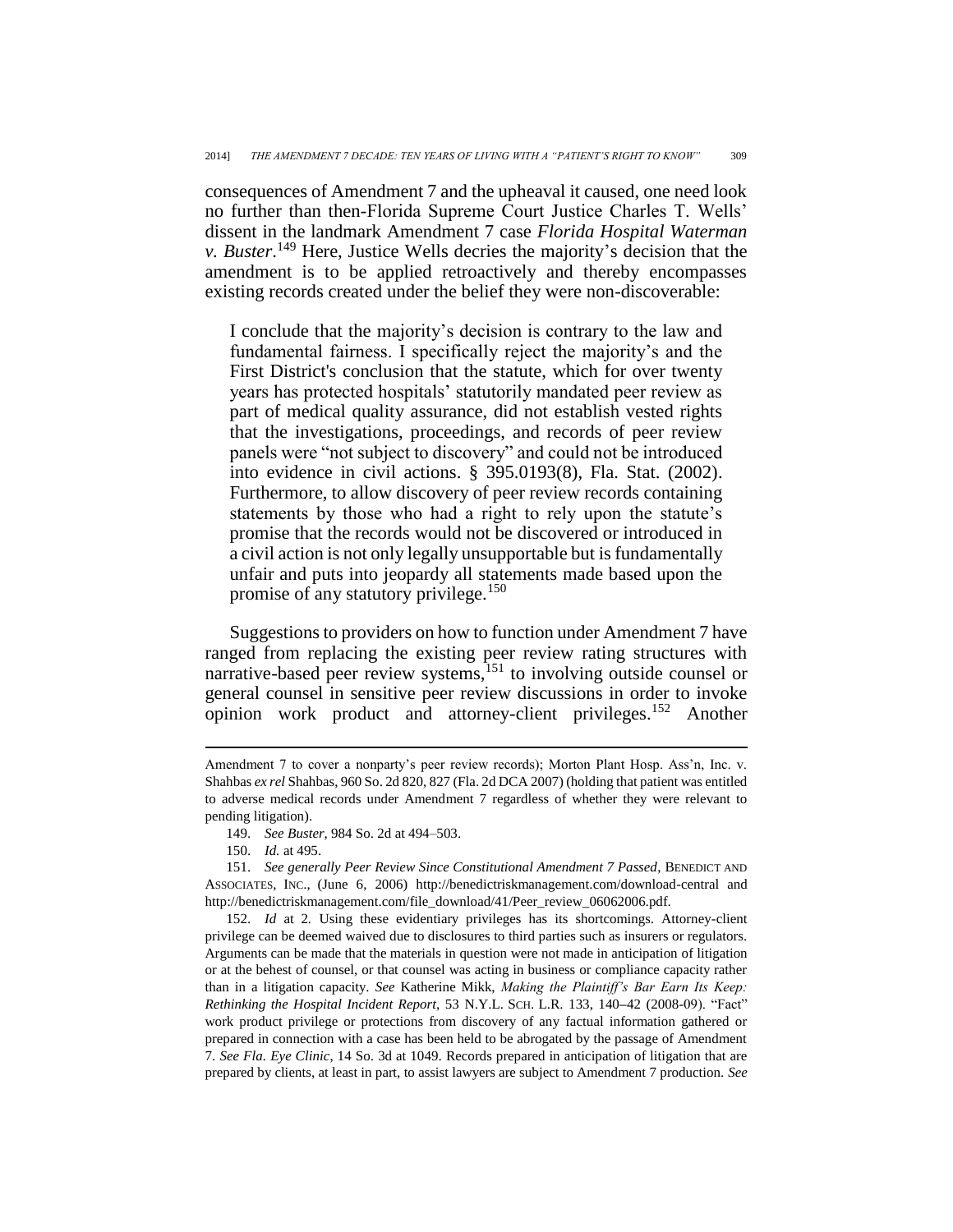challenge when responding to an Amendment 7 discovery request has been the breadth of potential documents subject to a request given that providers do not maintain uniform "adverse medical incident" files.<sup>153</sup> Simply determining where to look for responsive documents has been a costly and time-consuming enterprise. Although the Florida Supreme Court in *Buster* struck down the majority of the attempted boundaries the Florida Legislature sought to create in the wake of Amendment 7 with the passage of the enabling legislation, section  $381.028(7)(c)$  of the statute was found not to conflict with the language of the Amendment and was left intact.<sup>154</sup> This section allows providers to request payment for the reasonable cost of compliance with a request, including charges for staff time utilized while conducting a search for documents and any redaction required.<sup>155</sup> Providers have been advised either to file a cost affidavit with the court to limit the scope of the request and seek an advance payment<sup>156</sup> or to contact the requesting party and negotiate a narrowing of the request in light of the costs.<sup>157</sup>

In modest numbers, some Florida providers have either joined or established Patient Safety Organizations (PSOs) seeking federallycreated disclosure protections over their peer review and patient safety documents.<sup>158</sup> The Patient Safety and Quality Improvement Act (PSQIA) was signed into law on May 5, 2005, less than a year after Amendment 7's passage.<sup>159</sup> The Act established federal "Patient Safety Work Product" (PSWP) protections for information assembled or created by providers for purposes of reporting to a PSO or that are developed by the PSO in order to conduct patient safety activities.<sup>160</sup> Providers who are

158. *See The Amendment 7 Challenge*, *supra* note 145.

Lakeland Reg'l Med. Ctr. v. Neely, 8 So.3d 1268, 1270 (Fla. 2d DCA 2009); Acevedo v. Doctors Hosp., Inc., 68 So. 3d 949, 953 (Fla. 3d DCA 2011).

<sup>153.</sup> *See* Sawran & Weill, *supra* note 125, at 13.

<sup>154.</sup> *Buster*, 984 So. 2d at 494.

<sup>155.</sup> FLA. STAT. § 381.028(7)(c) (2005).

<sup>156.</sup> Weill, *supra* note 112, at 21.

<sup>157.</sup> *See* Carbone, *supra* note 144.

<sup>159.</sup> *See* Patient Safety and Quality Improvement Act, 42 C.F.R. § 3.10 (2010).

<sup>160.</sup> 42 U.S.C. § 299b-21(7) (2005); 42 C.F.R. § 3.20 (2010). The Act defines PSWP as any:

<sup>[</sup>D]ata, reports, records, memoranda, analyses (such as root cause analyses), or written or oral statements (or copies of any of this material)

<sup>(</sup>i) Which could improve patient safety, health care quality, or health care outcomes; and

<sup>(</sup>A) Which are assembled or developed by a provider for reporting to a PSO and are reported to a PSO . . . .

<sup>(</sup>B)Are developed by a PSO for the conduct of patient safety activities; or

<sup>(</sup>ii) Which identify or constitute the deliberations or analysis of, or identify the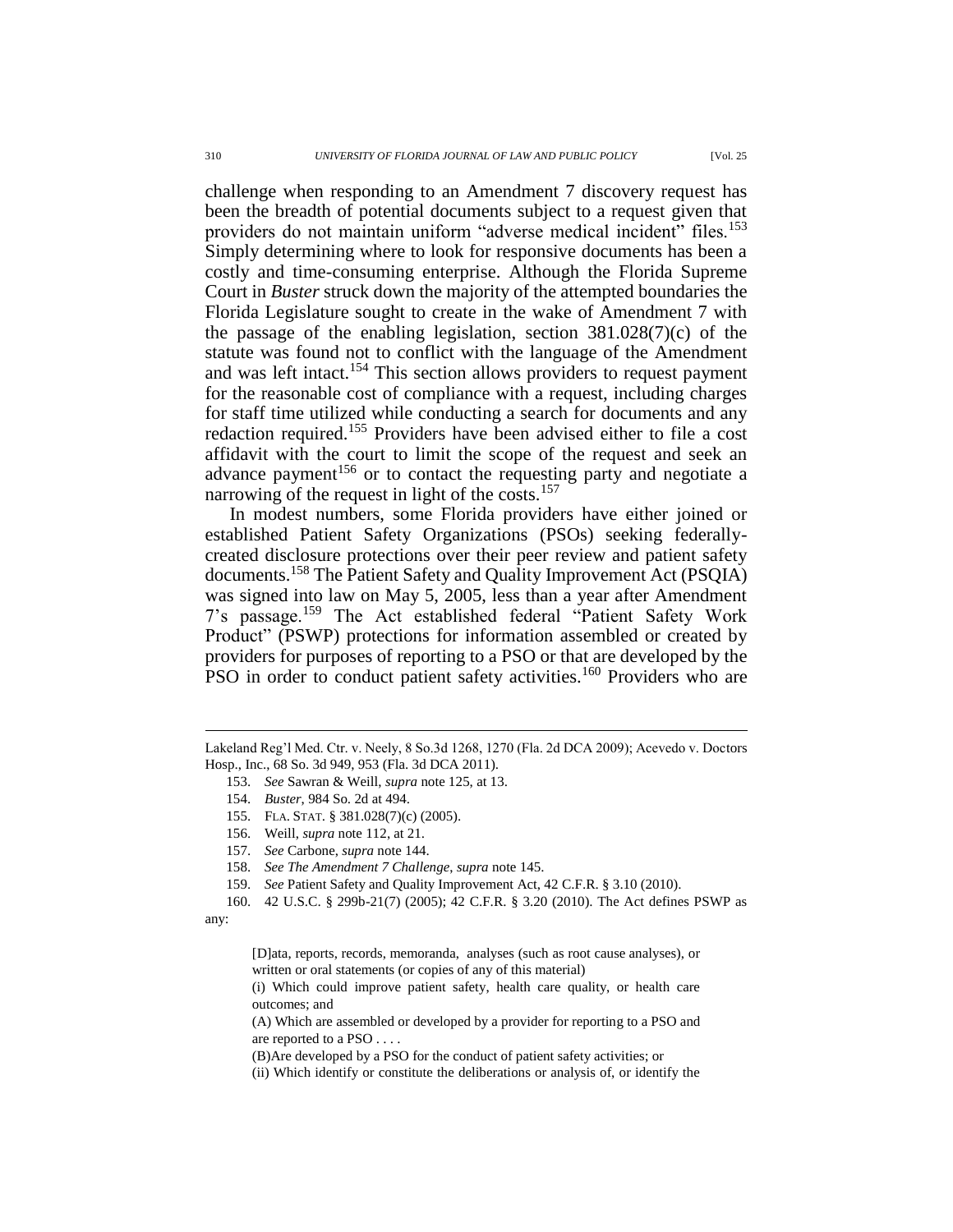members of PSOs submit information to their Patient Safety Evaluation Systems (PSES) for reporting to their PSO.<sup>161</sup> As a result, this peer review information is not subject to discovery, nor is it admissible as evidence in federal, state civil, criminal, administrative, or disciplinary board proceedings against providers.<sup>162</sup> As the negative Amendment 7 case law started to mount, suggested tactical use of PSO protections to countermand effects of Amendment 7 was being discussed.<sup>163</sup> Florida law firms who represent providers have conducted seminars and issued practice updates on the utilization of PSOs toward this end.<sup>164</sup> These conversations were contemporaneous with the listing of "Florida Patient Safety Corporation," the first PSO authorized by the Department of Health and Human Services on November 5, 2008.<sup>165</sup>

### **CONCLUSION**

While this Article has focused on how the doctor/lawyer feud produced Amendment 7 and how it has subsequently been misrepresented and tactically employed by the plaintiff's bar, the greatest "adverse incident" has been on patient safety. It has been estimated that 210,000 to 400,000 patients die annually in U.S. hospitals as a result of medical errors.<sup>166</sup> According to Department of Health and Human Services studies, hospitals rely heavily on self-regulating systems such as incident reporting systems to find safety problems and gain information

161. 42 U.S.C. § 299b-21(7)(B) (2005).

 $\overline{a}$ 

163. *See The Amendment 7 Challenge*, *supra* note 145.

fact of reporting pursuant to, a patient safety evaluation system.

<sup>42</sup> C.F.R. § 3.20 (2010). This definition does not include medical records or billing and discharge information. *Id.* Additionally, information that is subject to mandatory state reporting is not protected under the PSQIA, see 42 U.S.C. § 299b-21(7)(B) (2005).

<sup>162.</sup> 42 C.F.R. § 3.204(a) (2009).

<sup>164.</sup> *See* Edward Carbone, *Medical Malpractice Update - Spring 2013*, JD SUPRA BUS. ADVISOR, http://www.jdsupra.com/post/contentViewerEmbed.aspx?fid=0179f761-f963-4cb6-b9 12-5aecea46df26 (last visited Sept. 28, 2014); *see also* Edward Carbone et al., Presents An Antidote to Amendment 7? How Patient Safety Organizations May Be Able to Help Florida Health Care Providers Protect Risk Management and Peer Review Materials at the 18th Annual Florida Liability Claims Conference (June 5, 2014) (presenting information about patient safety organizations and Amendment 7 for conference for defense lawyers and insurance specialists) (conference schedule *available at* http://fdla.org/pdfs/2014%20FLCC%20%20Brochure.pdf).

<sup>165.</sup> This PSO voluntarily relinquished its certification with HHR on April 1st 2010. According AHRQ records, four Florida PSOs have voluntarily delisted. *Delisted Patient Safety Organizations*, AGENCY FOR HEALTHCARE RESEARCH & QUALITY, http://www.pso.ahrq.gov/ listed/delisted (last visited May 14, 2014).

<sup>166.</sup> John T. James, *A New Evidence-Based Estimate of Patient Harms Associated with Hospital Care*, 9 J. PATIENT SAFETY 122, 122–28 (2013).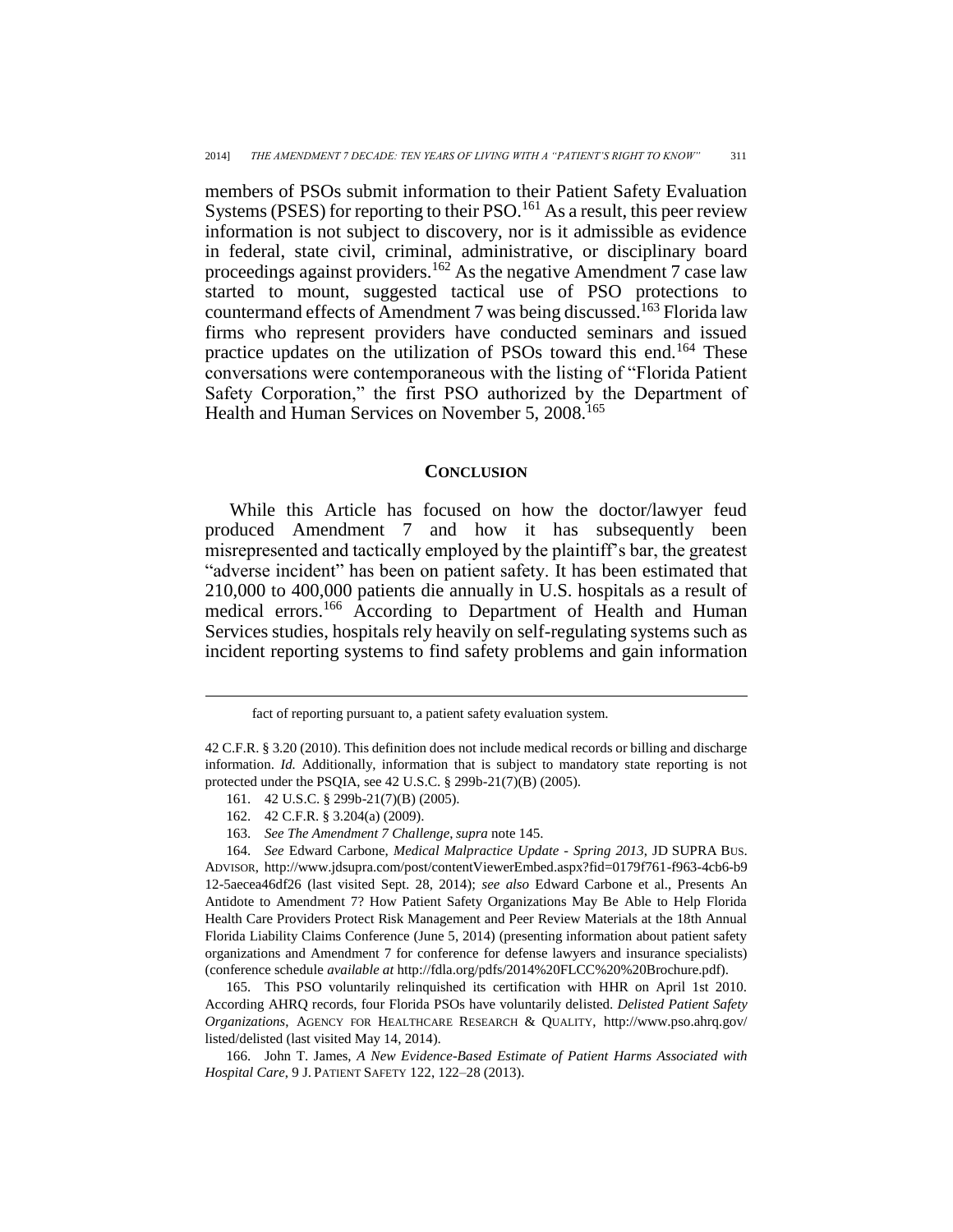used to improve patient safety.<sup>167</sup> Reports from staff directly involved with patient safety events "provide greater detail and insight about the patient, circumstances, and possible contributing factors (such as specific breakdowns in processes) than information provided by other event detection methods."<sup>168</sup> These reports have the added benefit of focusing staff attention on patient safety issues.<sup>169</sup> Strengthening hospital reporting systems and practices was cited by Centers for Medicare & Medicaid Services (CMS) as "essential" to patient harm prevention.<sup>170</sup> However, physicians have been found to under-utilize reporting systems, in part due to fear of liability and malpractice suits.<sup>171</sup> A national survey of physicians found that, of those with direct personal knowledge of a serious medical error, 46% did not report the error on at least one occasion.<sup>172</sup> Additional research has revealed that 76% of doctors state concerns that medical malpractice lawsuits are detrimental to their providing care to patients.<sup>173</sup> With roughly 1 in 14 U.S. doctors facing a malpractice suit every year, physician concerns may not be that unwarranted.<sup>174</sup> While it is axiomatic that meaningful progress in the field of patient safety will not occur without more effective data analysis from systems that are capturing most adverse patient incidents and the specific contributing facts in which they occur, Amendment 7 has created a system where health care providers are required to document and selfreport errors which could directly be used against them in a lawsuit. It is therefore equally axiomatic that progress on patient safety is being severely compromised by the doctor/lawyer feud and, particularly, by Amendment 7. As one Florida doctor stated post-Amendment 7's passage, "I'm afraid if I say constructive [in a peer review setting], it could be taken out of context by a plaintiff attorney, so I'm not going to

<sup>167.</sup> OFFICE OF INSPECTOR GENERAL, DEP'T. OF HEALTH & HUMAN SERV., OEI-06-09- 00091, HOSPITAL INCIDENT REPORTING SYSTEMS DO NOT CAPTURE MOST PATIENT HARM (Jan. 2012), at 1.

<sup>168.</sup> *Id.* at 11.

<sup>169.</sup> *Id.*

<sup>170.</sup> *Id.* Executive Summary iv.

<sup>171.</sup> Ethan J. Rowin et al., *Does Error and Adverse Event Reporting by Physicians and Nurses Differ?*, 34 JOINT COMMISSION J. ON QUALITY & PATIENT SAFETY 537, 537**–**45 (2008) (citing J.A. Taylor et al., *Use of Incident Reports by Physicians and Nurses to Document Medical Errors in Pediatric Patients*, 114 PEDIATRICS 729, 729–35 (2004); L.C. Kaldjian et al., *Reporting Medical Errors to Improve Patient Safety: A Survey of Physicians in Teaching Hospitals*, 168 ARCHIVES INTERNAL MED. 40, 40–47 (2008)).

<sup>172.</sup> Eric G. Campbell et al., *Professionalism in Medicine: Results of a National Survey of Physicians*, 147 ANNALS INTERNAL MED. 795, 799 (2007).

<sup>173.</sup> *Common Good Fear of Litigation Study the Impact of Medicine,* Table 17 at 30 (Apr. 11, 2002), http://web.archive.org/web/20071011053929/http://cgood.org/assets/attachments/57. pdf.

<sup>174.</sup> Jena B. Anupam et al., *Malpractice Risk According to Physician Specialty*, 365 NEW ENG. J. MED. 629, 629**–**36 (2011).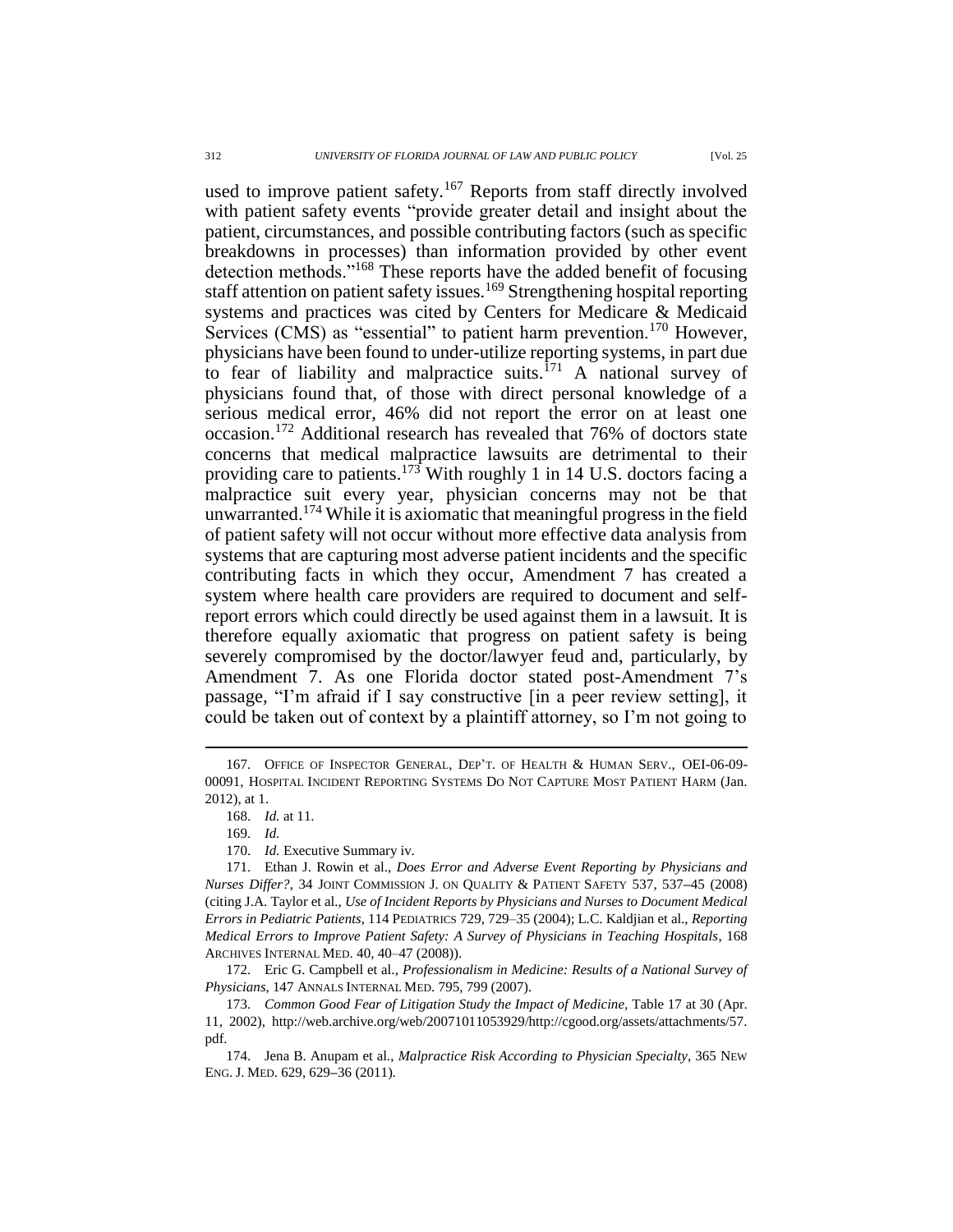render any opinion."<sup>175</sup> One overriding theme of the patient-safety movement has been transparency.<sup>176</sup> It has been said that "only through transparency into the occurrence and causes of patient harm can we hope to make substantial medical safety improvement," yet "antagonism and distrust between doctors and lawyers, much of it generated by the current tort system, blocks the road toward transparency."<sup>177</sup> Unfortunately, the courts in Florida have essentially taken the position that "[i]t is not for us to judge the wisdom of the constitutional amendments enacted or the change in public policy pronounced through those amendments, even in instances where the change involves abrogation of long-standing legislation that establishes and promotes an equally or arguably more compelling public policy."<sup>178</sup> Therefore, it would appear that the only potential avenues to effect meaningful change regarding Amendment 7 would be for either the Florida Legislature to propose an amendment to repealing Amendment  $7<sup>179</sup>$  or for Congress to enact federal legislation that would preempt state law. While the Florida Constitution allows the Florida State Legislature to put a proposed amendment on the ballot, 60% or more of the legislators in the House of Representatives and the Senate must agree to do so in a joint resolution.<sup>180</sup> Given the level of reported influence that plaintiff trial lawyers wield in the Florida Senate, getting a supermajority seems unlikely.<sup>181</sup> However, some commenters have suggested the time may be opportune for federal legislation, either by amending the PSQIA to expressly state that it provides federal privilege and immunity surrounding peer review, credentialing, event investigations, quality assurance, and risk management,  $182$  or by a "brokered" deal between health care system reformers and doctors to pass new federal legislation that both limits malpractice liability and concurrently reforms fee-for-service payment while improving transparency.<sup>183</sup> By exchanging real federal malpractice reform capping

 $\overline{a}$ 

181. Joe Follick, *Insiders Key to Defeat of Rail Deal*, LEDGER (Florida), May 11, 2008, at A1. "I'd argue [trial lawyers are] one of the strongest political forces in the state of Florida. . . . I'd argue they're more powerful than the Democratic Party." *Id.* (quoting Florida Senator J.D. Alexander, R-Lake Wales). "Even the smallest incremental change that would impact their ability to get into court, they are opposed to." *Id.* (quoting Former House Speaker John Thrasher).

182. *See* Coombs, *supra* note 16, at 416.

183. *See* William S. Sage & David A. Hyman, *Let's Make a Deal: Trading Malpractice Reform for Health Reform*, 33 HEALTH AFF. 53, 53**–**58 (2014).

<sup>175.</sup> Maureen Glabman, *The Future for Peer Review: Florida's Constitutional Amendment Chills Quality Community*, TRUSTEE MAG., Apr. 2005, at 6.

<sup>176.</sup> *See* McClurg, *supra* note 6, at 330.

<sup>177.</sup> *Id.* at 367.

<sup>178.</sup> *Buster*, 984 So. 2d at 480. (The quoted language was used by the Supreme Court from the written opinion of Judge Sawaya in *Buster*, 932 So. 2d at 344. *See* Sebring Airport Auth. v. McIntyre, 783 So. 2d 238, 244 (Fla. 2001).

<sup>179.</sup> FLA. CONST. art. XI, § 1.

<sup>180.</sup> *Id.*